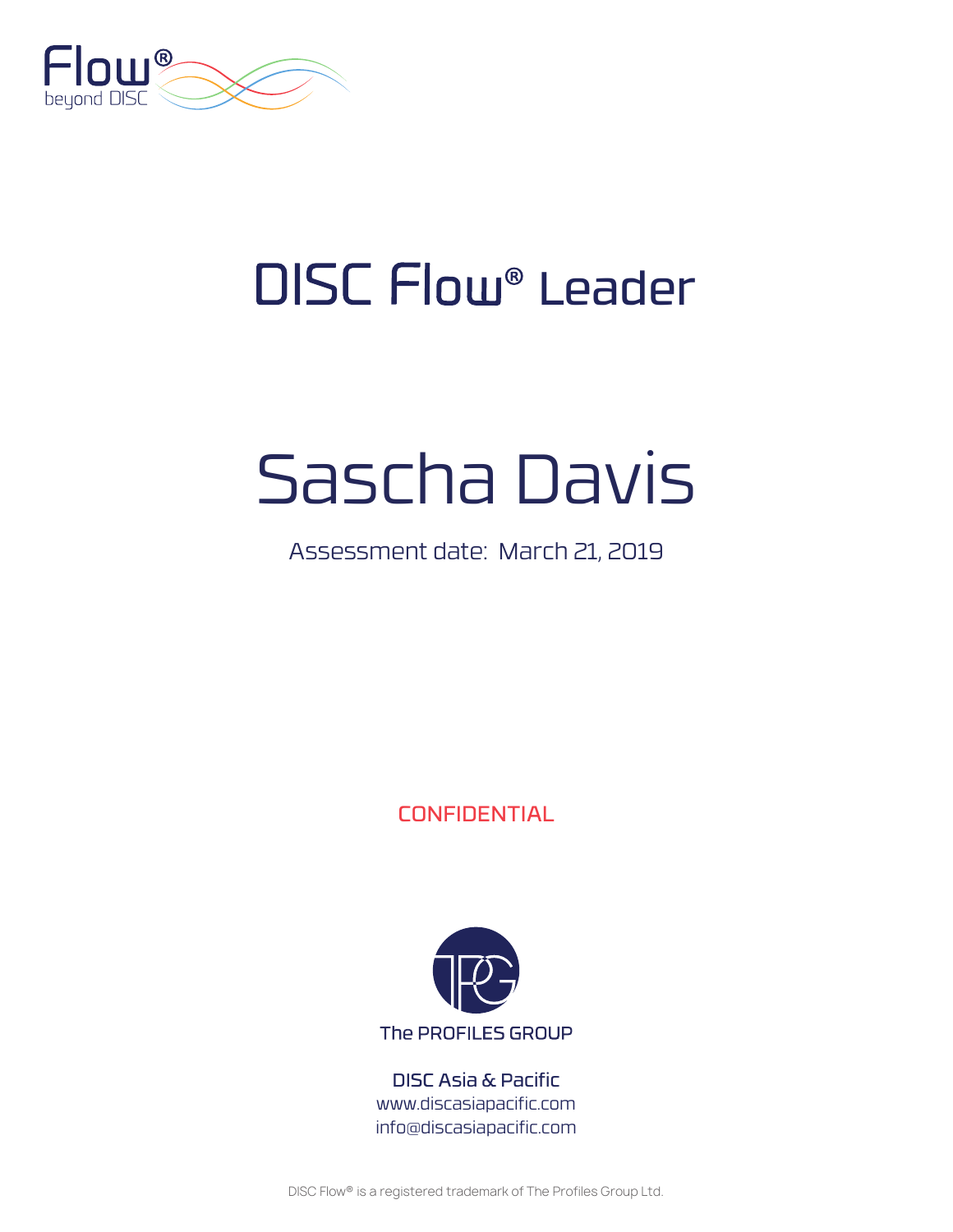| Leadership Styles Grounded on the DISC Theory ___________________________________ 4                                                                     |  |
|---------------------------------------------------------------------------------------------------------------------------------------------------------|--|
| <b>EMOTIONAL INTELLIGENCE</b>                                                                                                                           |  |
|                                                                                                                                                         |  |
|                                                                                                                                                         |  |
|                                                                                                                                                         |  |
| <b>Potential Limitations</b><br><u> 1990 - Jan Andrea Sterling, mars and de la contradictor de la contradictor de la contradictor de la contradicto</u> |  |
|                                                                                                                                                         |  |
|                                                                                                                                                         |  |
|                                                                                                                                                         |  |
|                                                                                                                                                         |  |
|                                                                                                                                                         |  |
|                                                                                                                                                         |  |
| UNLOCKING THE POTENTIAL OF YOUR PEOPLE ________________9                                                                                                |  |
| • How do they show up?                                                                                                                                  |  |
| . What you will notice?                                                                                                                                 |  |
| • Things to watch out for                                                                                                                               |  |
| • Meeting their needs                                                                                                                                   |  |
| • Managing them based on their abilities                                                                                                                |  |
| • Challenges in developing them                                                                                                                         |  |
| • Overcoming the obstacles                                                                                                                              |  |
| • Some quick tips                                                                                                                                       |  |
|                                                                                                                                                         |  |
| Leader Initiatives 27                                                                                                                                   |  |
|                                                                                                                                                         |  |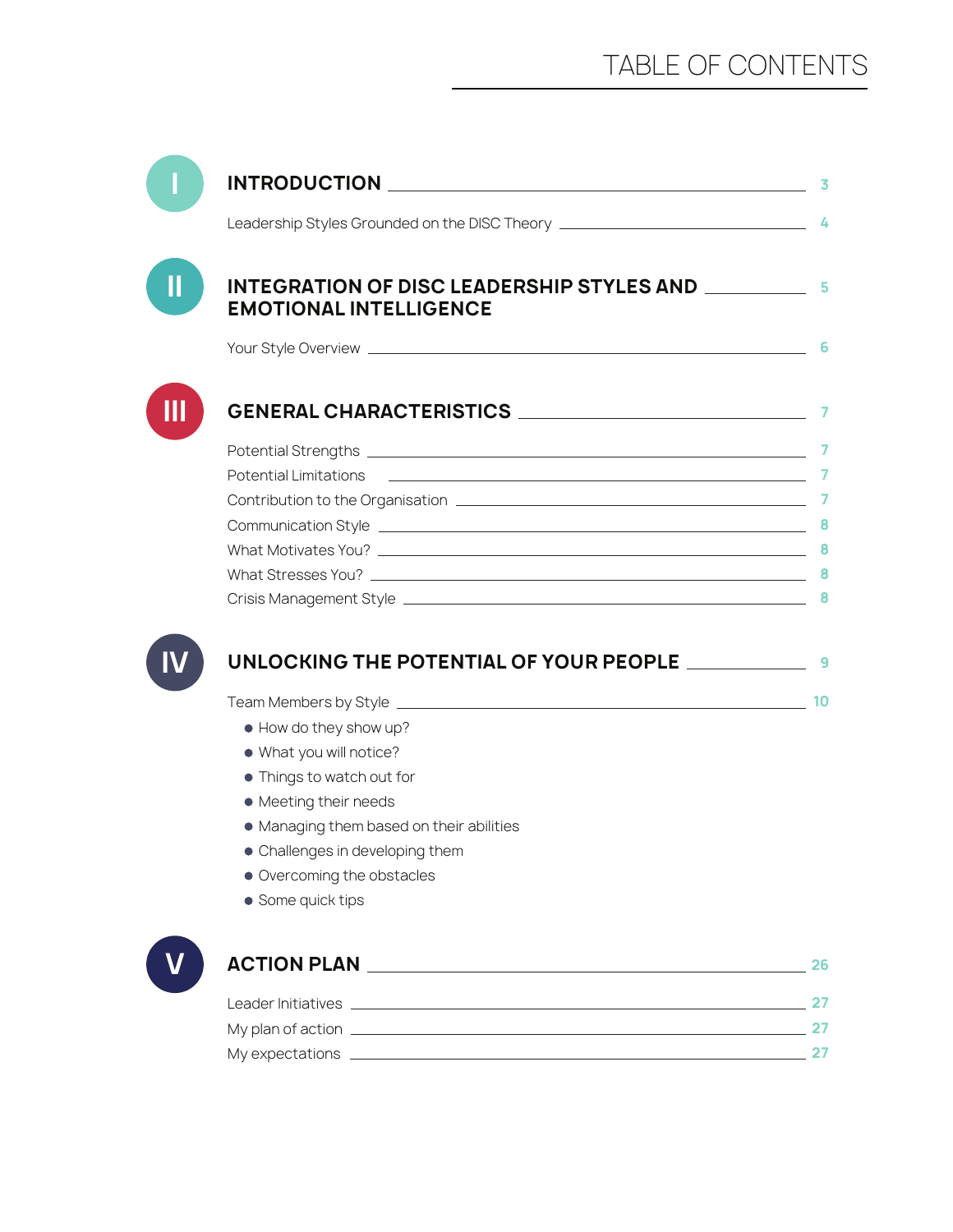

The DISC Flow® Leader report has been purposely designed to be simple to understand and easy to apply. We've taken the tried-and-tested DISC behavioural model and combined it with the power of emotional intelligence to help you tap into your strengths and become a better leader.

**Sascha**, this personalised report uses your assessment data to provide a wealth of information and insights that will help you develop your leadership potential. View this as an opportunity to better understand your natural leadership approach and develop techniques to become an even better version of who you already are. One that exploits your strengths, shows you where to focus your energy, and capitalises on areas where you are more engaged and effective.

When reading your report, **Sascha**, it is essential to remember that all of the approaches you will be introduced to are equally valuable and that there is no good, bad, or best leadership style. Everyone is a blend of all styles, but most leaders tend to lean towards one or maybe two of these approaches. By better understanding your leadership style and recognising how those behaviours impact relationships, you will be able to empower the people who follow you and unleash their potential.

Try to think of the DISC Flow® Leader Model as a compass for your brain. A compass doesn't tell you where to go—it just points you in the right direction, and if you read the signs along the way, you will reach your destination faster and with far fewer problems.

We don't claim that this report will give you all the answers, but we hope you find much to engage your interest and that you find some important insights and useful tips to help you become a more effective leader of people.

**We recommend that this report be read in conjunction with your DISC FLOW® CORE report. Your Core report provides an in-depth explanation of your general behavioural and emotional characteristics, as well as a host of specific developmental tips to help influence better interactions with those around you.**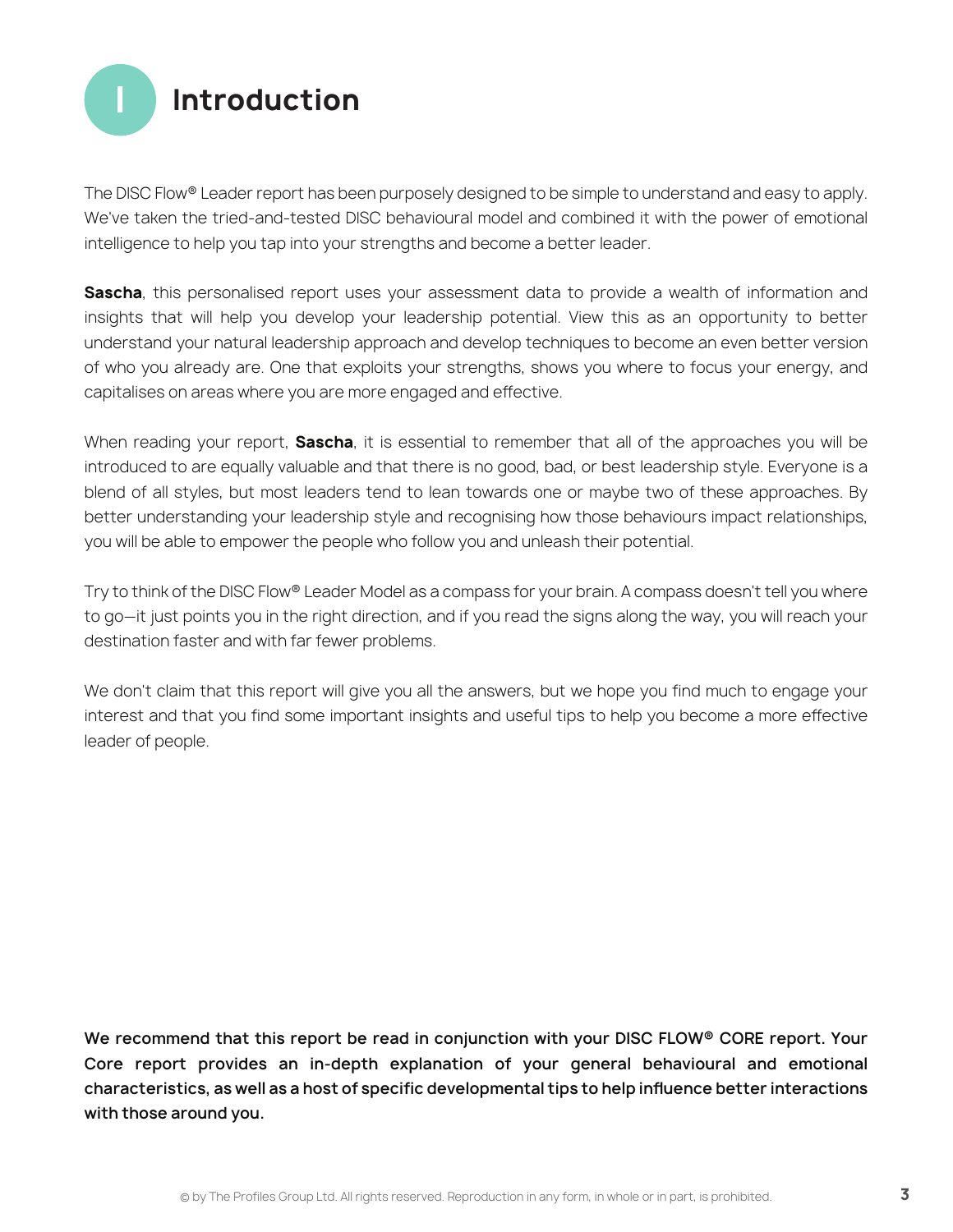### **Leadership Styles Grounded on the DISC Theory**



This illustration describes some of the expected observable traits of the 8 Leadership styles, based on the DISC theory. It will help you gain a better understanding of your DISC leadership style and how to use this knowledge to bring out the potential of your people.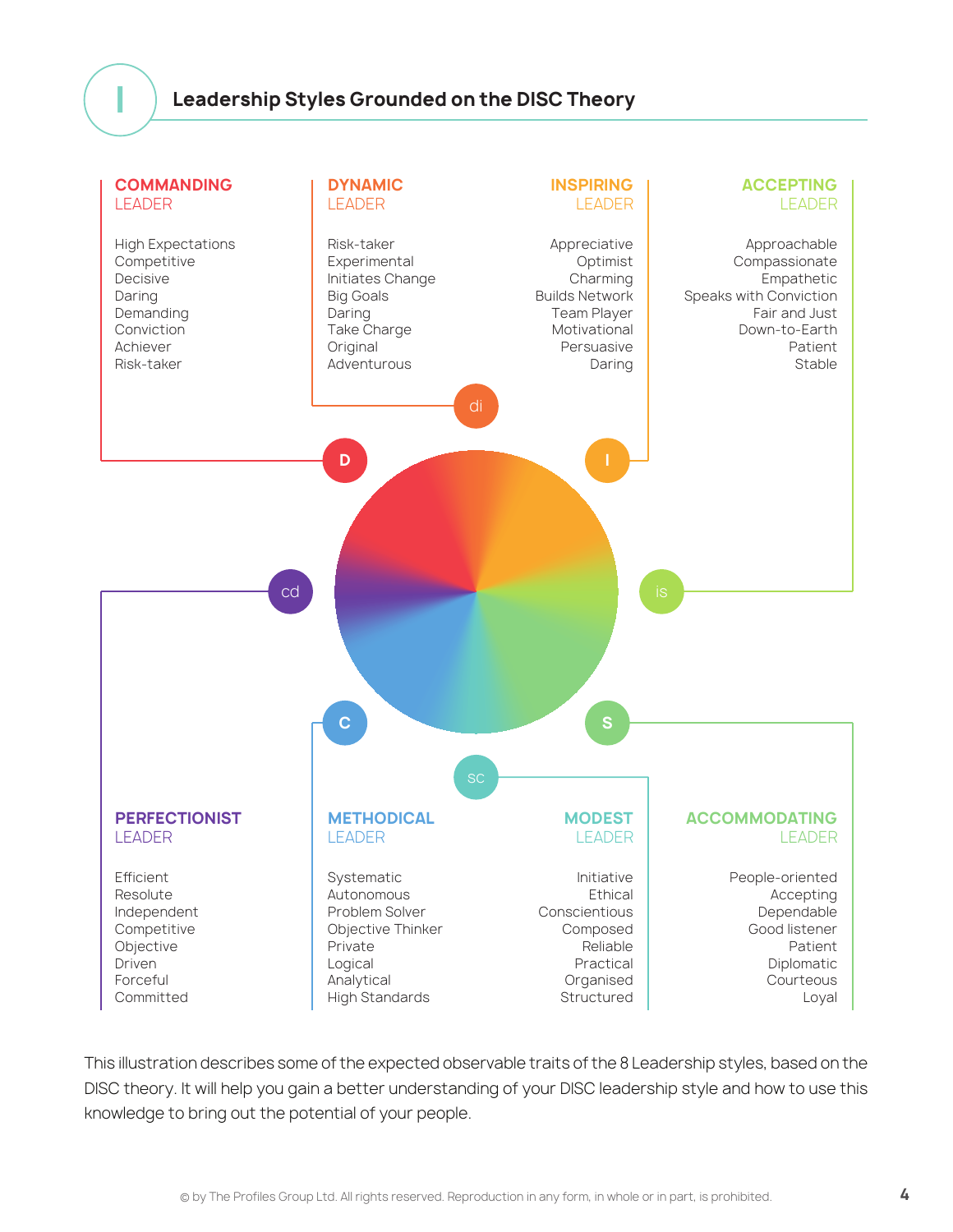# **II** Integration of DISC Leadership Styles and **Emotional Intelligence**

**Sascha**, in the DISC Flow® model, your level of emotional intelligence is assumed to be the factor which enables how well you control the behavioural tendencies typically associated with your Leadership style. One of the distinguishing features of the DISC Flow® model is the manner by which it is able to predict how different DISC leadership styles will combine with a leader's emotional intelligence to provide a deeper and more meaningful examination of how and why you approach your role as you do, as well as how this approach might affect your team members.

The following section provides an interpretation of your natural leadership style and how it is influenced by the level of your emotional intelligence.



### **Results at a Glance**

**YOUR LEADERSHIP DISC STYLE AND LEVEL OF EMOTIONAL INTELLIGENCE**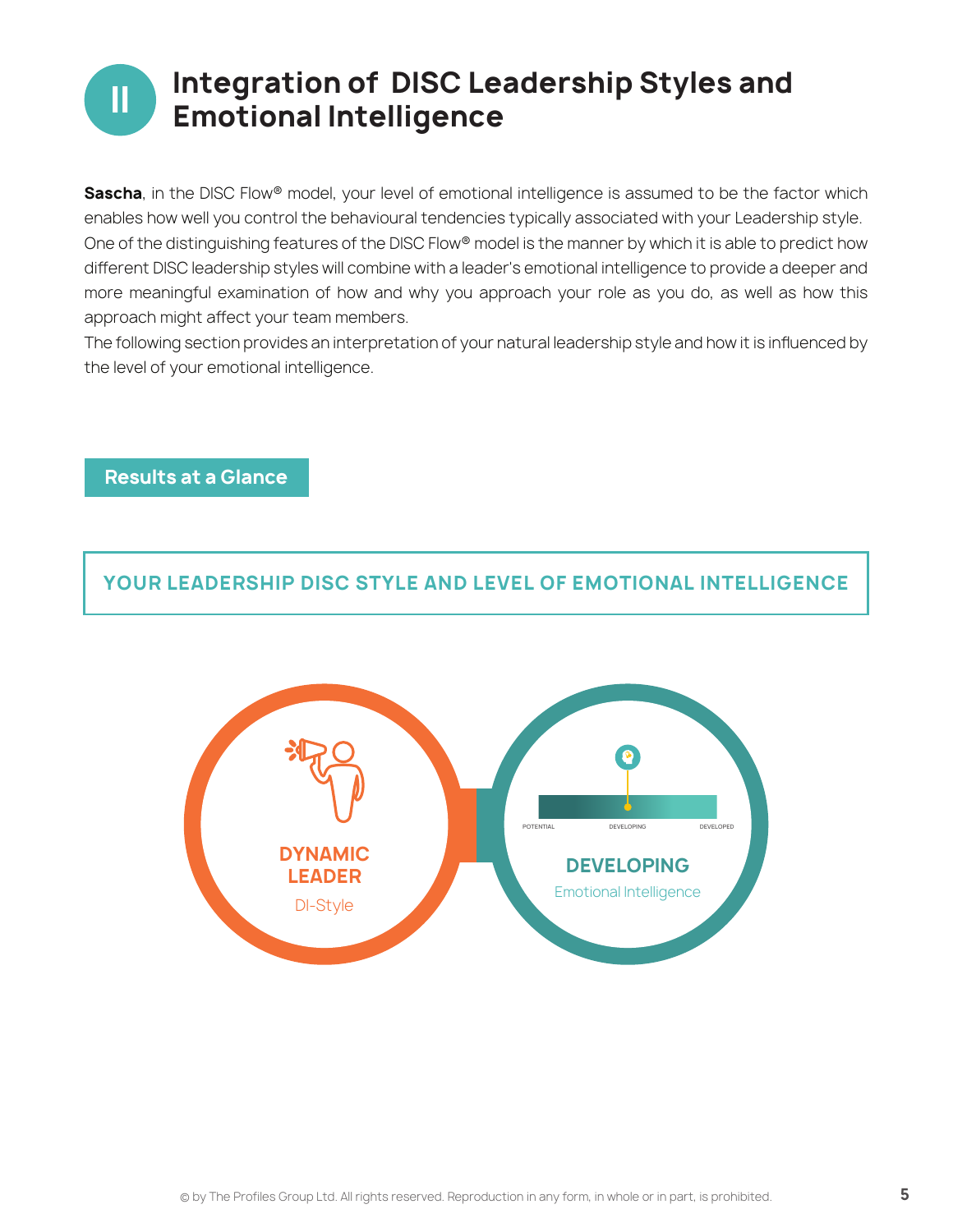**II Your Style Overview**

**Sascha**, you are considered to be a **Dynamic Leader** with a **Developing Emotional Intelligence**. As such, you are comfortable being assertive but do so in a reasonable manner by taking into consideration how others might react to your opinions and ideas. You naturally like to put yourself forward for new initiatives, and the excitement you get from doing this increases your curiosity of the unknown. You tend not to be overly influenced by others but are willing to hear what people have to say about a particular issue. You are reasonably good at convincing others to work towards your goals, and more often than not, make use of your charm and forceful presence to achieve this.



You usually want issues to be resolved quickly, and on occasion, propose solutions that might discard the welfare of others.

Your enthusiasm is contagious and can sometimes encourage others to dream big and be goal-oriented like you. However, there are instances where your passion is misplaced, and you are unrealistic about your expectations. You prefer to be listened to and supported when it comes to your speculative ideas. Sometimes you will consider practicality, but most of the time will send out a message that says you want to deliver something big and bold. You have this unique talent of leading a conversation to where you want to take it by using your assertive and charming nature. Getting your message across is not a problem for you.

You are people-oriented, and as such, you tend to pay attention to the views of others and respond appropriately, whether you are in agreement or not. Your sincere interest in another person's thoughts and opinions tend to make you approachable. People in your environment generally find you as an accommodating individual. You tend to like working in groups; however, working with people who delay in decision-making can make you feel tense. You are open to constructive criticism, but too much negative feedback can cause you an element of stress. Too many differing opinions can also make you feel pressured because it creates a delay in arriving at a solution. You are usually open-minded and welcoming toward other's ideas. Your actions and decisions are generally appropriate for your social environment.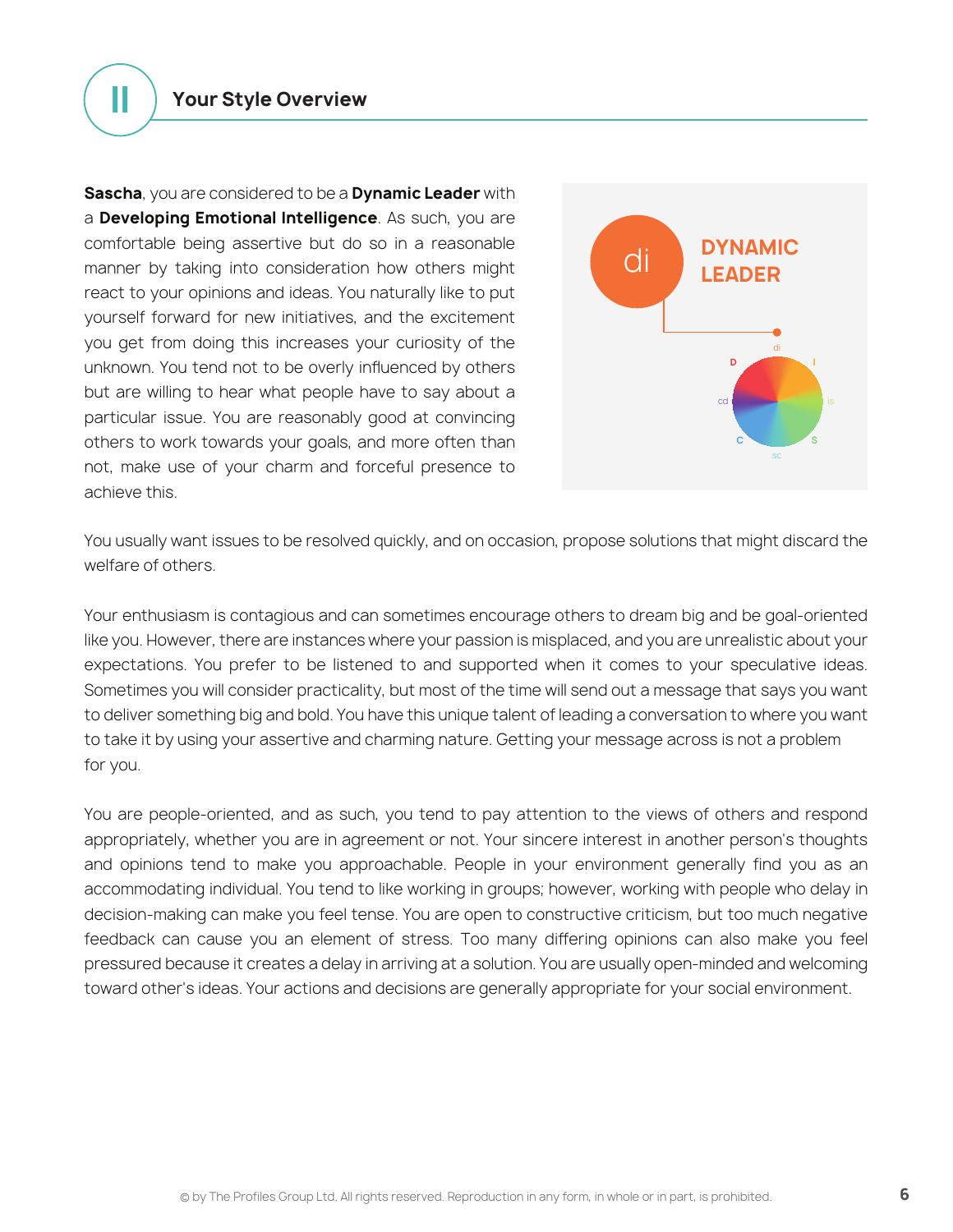

**Sascha**, the most challenging part of any manager's job is people management. Probably the most important task you face is that of bringing out the best in the people under your direction. You are required to lead, motivate, train, inspire and encourage; and their performance and attitude can result in the success or failure of any project. As such, this section shall focus on your leadership approach and will make you more aware of your strong points, as well as highlighting behaviours that you may need to adapt to unlock the potential of your people.



- You display relatively strong convictions, are willing to state your position and stand your ground.
- You are reasonably good at making quick decisions, even with very little information.
- You often gain the support and respect of others because of your optimistic and determined demeanour.
- You have an innate talent to inspire your team to stretch themselves and reach ambitious goals.



- You naturally move with a sense of urgency that may create a level of anxiety for certain members of the team.
- You can be unrealistically optimistic at times, instead of being practical.
- It would help if you learned to trust your team more and listen to their ideas, especially in situations that require the expert opinions of others.
- You may need to work on providing more detailed structure for people who require a more precise approach to work



- Your ability to inspire the team to work towards an ambitious goal.
- Your enthusiastic and open approach to change.
- Your ability to come up with unique and original solutions to challenging problems.
- Your compelling way you lead the team to share your vision.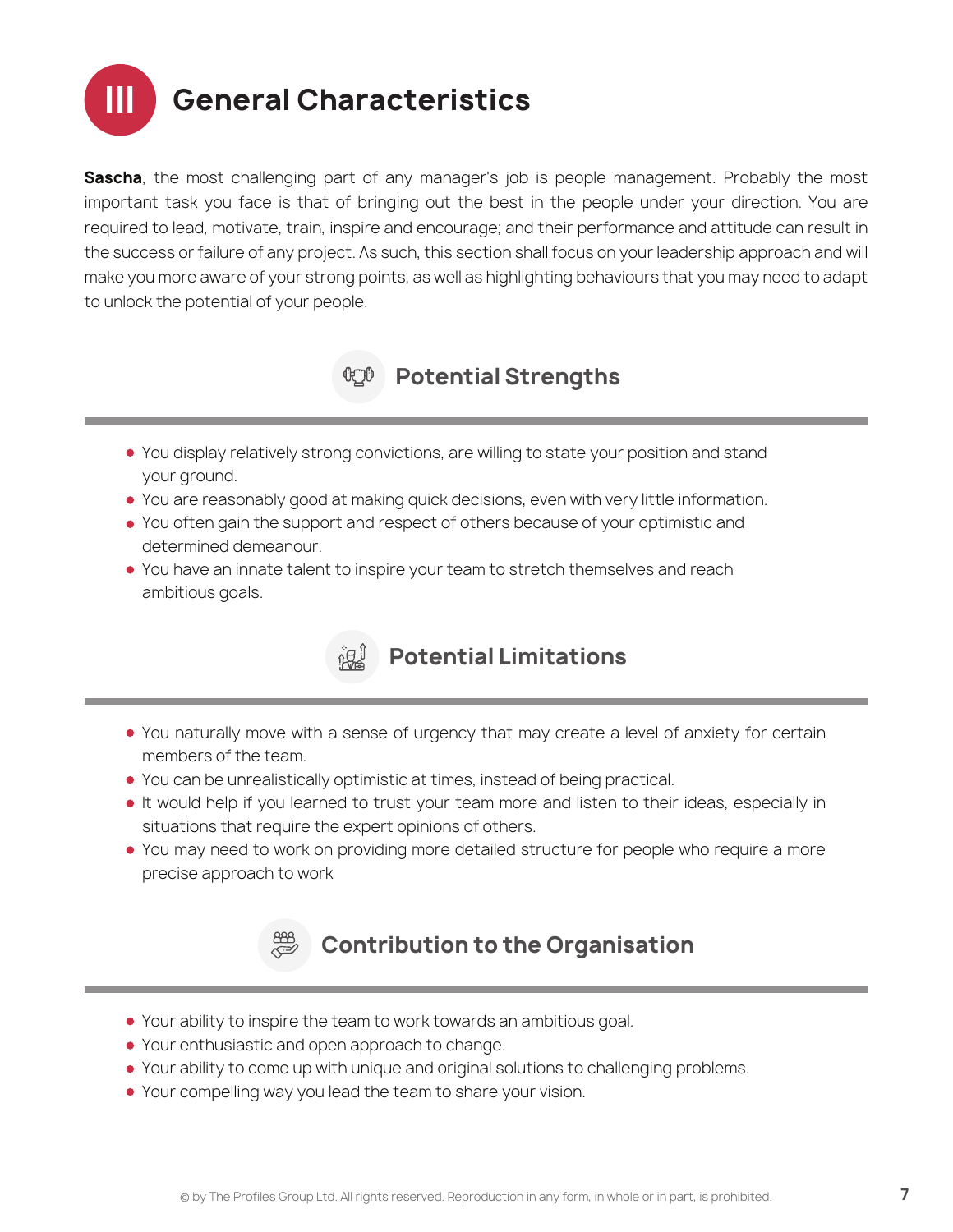

### *A***<sub>A</sub>** Communication Style

- You usually prefer spontaneous conversations.
- You appreciate to the point and short meetings.
- You prefer direct, actionable and focused feedback, without becoming too personal.
- You openly speak your mind, but with a degree of sensitivity towards others.



- Achieving success and receiving peer or public recognition.
- An environment that allows you to balance your personal and business life makes you feel contented.
- Challenges and setting ambitious goals make you operate at your best.
- New ideas and dealing with the unknown ignites your senses.



- It can be draining for you to provide one-on-one coaching sessions.
- You might feel constrained by too much structure and daily agendas.
- You may feel drained by over-analysis and assessing risk, especially if it stops you from taking action.
- You may feel uneasy when a team member takes feedback personally.



- 
- You are inclined to accept change and adapt to it as necessary.
- You create a vision and enthuse the team to execute the plan.
- You tend to address conflict openly and with a problem-solving mindset.
- You usually focus on the outcome, or what success will look like at a critical point.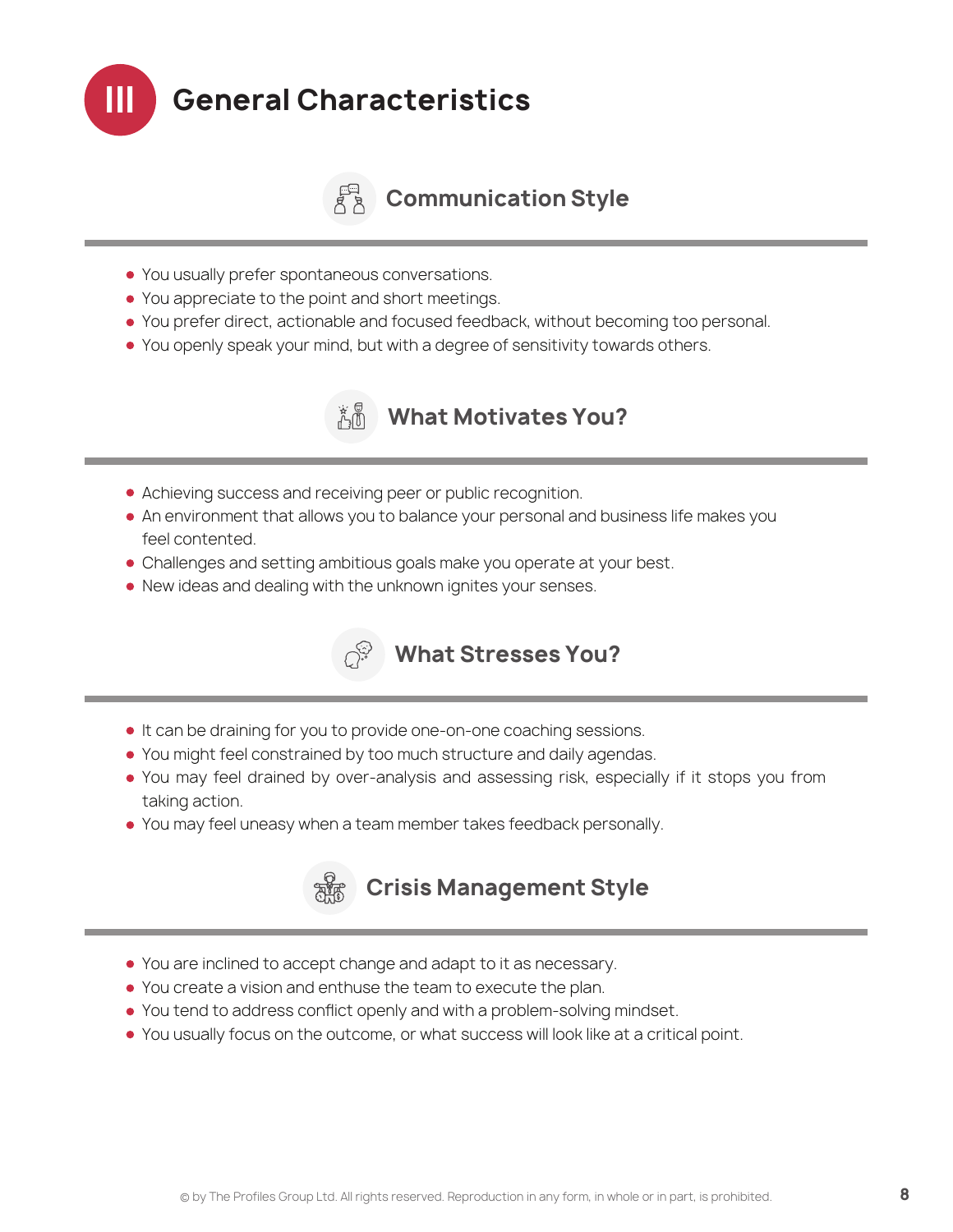

**Sascha**, you may find that effectively managing your team members is more challenging than merely issuing instructions or delegating a task. In the course of your leadership role, you will observe that some team members respond positively to instruction or feedback while others react with hesitation or doubt. Some prefer detailed instructions, while others are comfortable with a broad-brush approach. As such, this section shall focus on your approach toward developing your team members based on their personality, needs and potential.

**TEAM MEMBERS BY STYLE** 

#### **FAST-PACED DOMINANCE** Direct Competitive Driven Determined Decisive dominanceinfluence Dynamic Ambitious Bold Persuasive Confident **INFLUENCE** Enthusiastic Interactive Influential Optimistic Sociable influencesteadiness Accommodating Trusting **Collaborative** Perceptive Adaptable compliancedominance Focused Challenging **Disciplined** Composed Strategic **COMPLIANCE** Diligent Accurate Conscientious Deliberate Logical steadinesscompliance Methodical Persistent Dependable **Reflective** Determined **STEADINESS** Supportive Resilient Tolerant **Encouraging Consistent D** cd is a set of the set of the set of the set of the set of the set of the set of the set of the set of the set **C S**

**TASK-ORIENTED**

**TASK-ORIENTED** 

**MODERATE-PACED**

**PEOPLE-ORIENTED**

**PEOPLE-ORIENTED**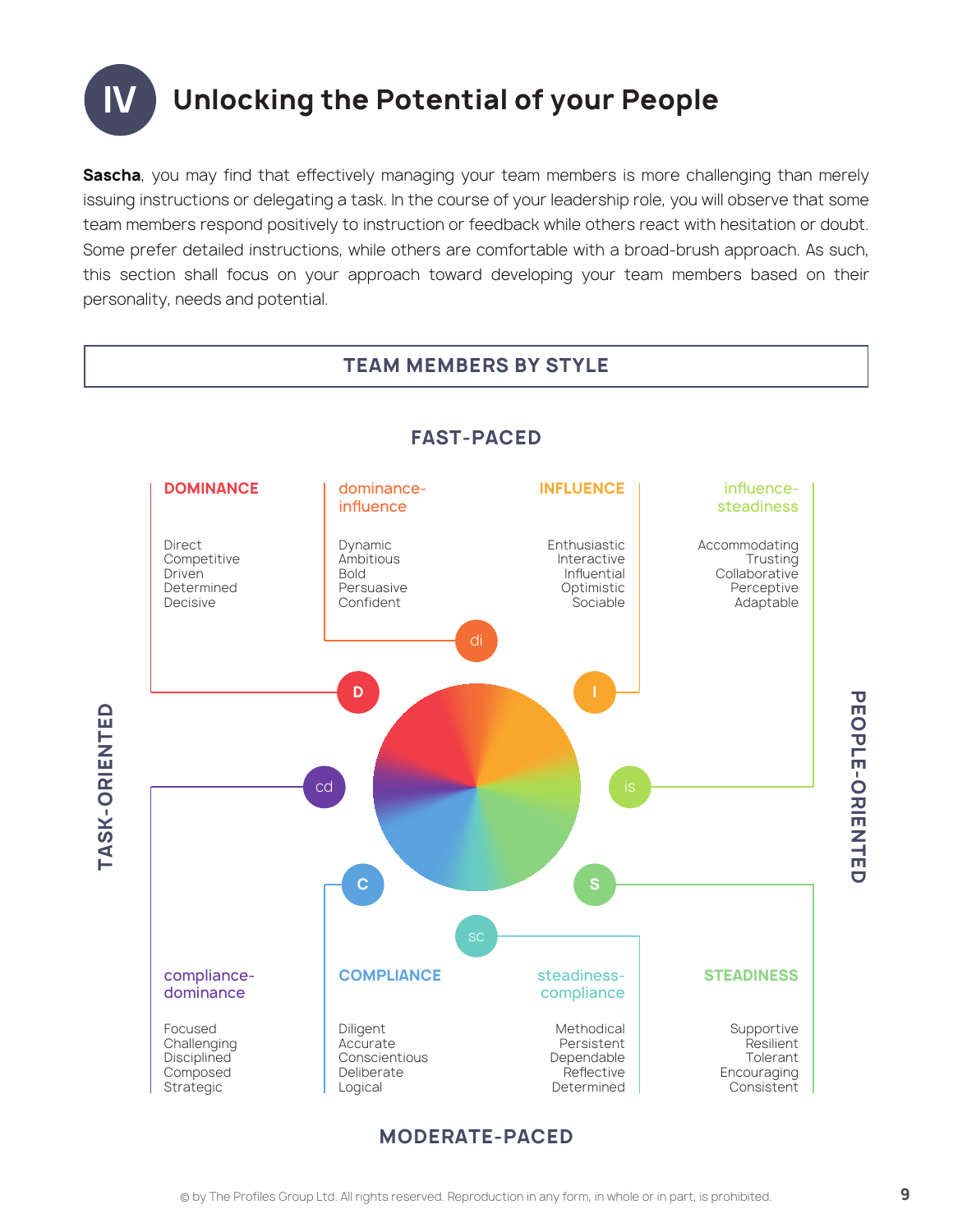### **The D Style Team Member**

(Fast-paced and Task-oriented)



### **Competitive-Decisive-Challenging-Direct**

### **How do they show up**

Individuals who sit within the Dominance (D) style are commonly perceived as being direct, determined, decisive and self starters. Given their independent nature, these team members generally prefer to take charge rather than follow someone else's instructions. They are highly driven when carrying out a task and have a preference for dynamic and challenging activities. They usually thrive when set an ambitious goal, preferring action over analysis when they need to complete an assignment. Also, these team members are naturally competitive, which can be attributed to a desire for recognition and authority. They are also highly assertive, especially when pushing for their ideas. Usually, they have a clear picture of how they will achieve their goals; they know what they want, and how to get it. They may appear to other people as overly forceful and might not show consideration toward alternative opinions, especially those that are not in-line with their plans. They can also be impulsive when undertaking a task. Usually, when they state their opinion or ask a question, they mean business.

### **What you will notice**



- They express themselves confidently and will be quick to end a conversation that they feel isn't going anywhere.
- They can be direct and opinionated, but you won't have any difficulty understanding where they stand on an issue.
- **Their assertive nature often leads them to take charge of a situation.**
- They are goal-oriented and focused when on-mission, and only listen to additional perspectives that they feel will expedite the achievement of a timely result.

### **Things to watch out for**



- They may challenge your authority.
- $\bullet$  They tend to question or be sceptical towards new ideas.
- Their self-assured façade could be mistaken as expertise.
- They may challenge your competency and how well you know your job.

- $\bullet$  Offer them challenging projects with an ambitious deadline.
- **Give them the space to be independent.**
- When appropriate, allow them to take responsibility and ownership over large projects.
- Clearly define what is expected of them in terms of timescales and results.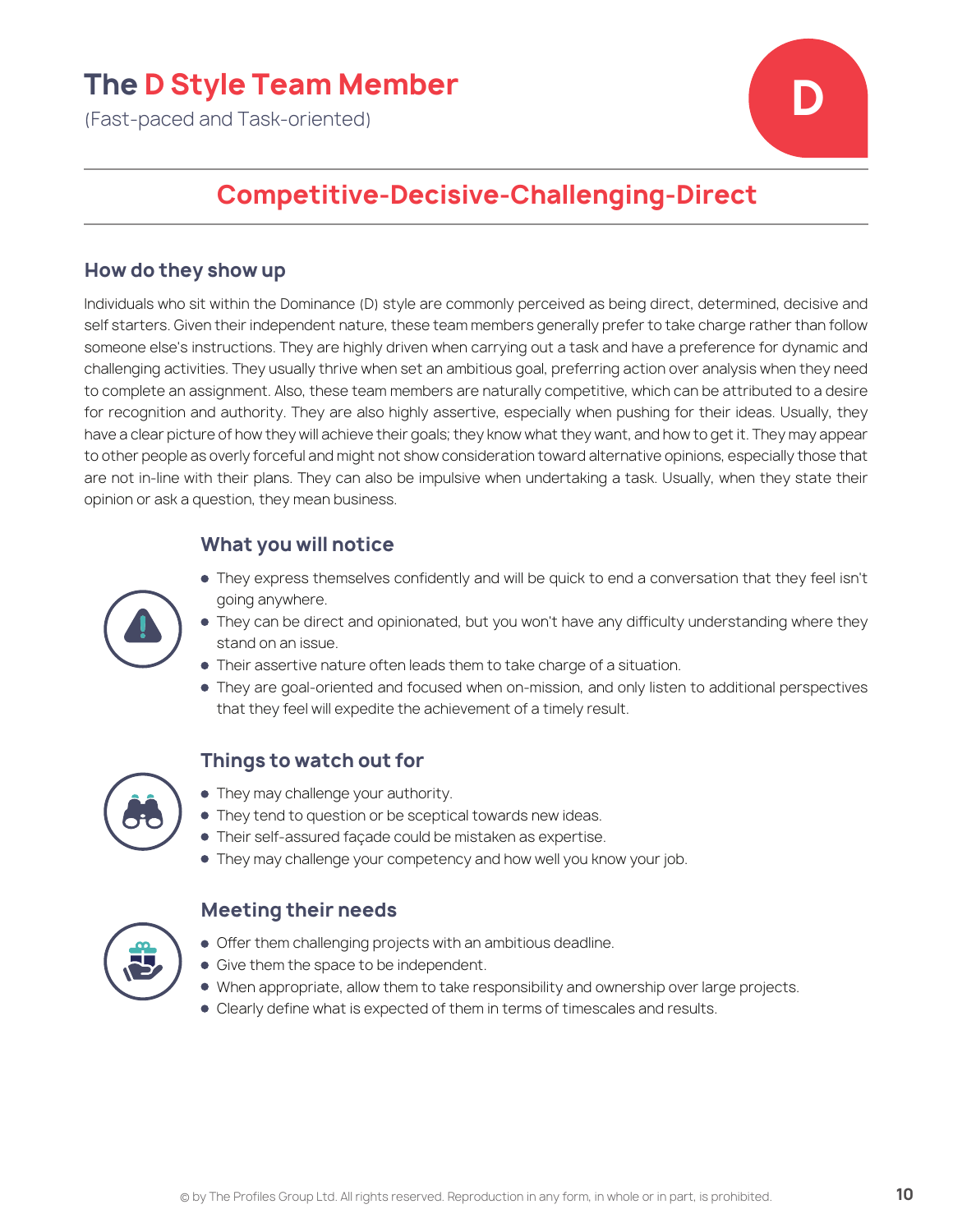(Fast-paced and Task-oriented) **D**



### **Managing the experienced D**

- **Be straightforward with the outcome that you expect.**
- Acknowledge their need for independence, but ensure that you clearly define the boundaries and maintain your authority.
- $\bullet$  Be pragmatic and practical when demonstrating an approach that will be more productive.
- Clearly set out your objectives, expectations and deadline, then let them decide how to carry out the task.

### **Managing the inexperienced D**



● Be open, so they will not hesitate to ask questions.

**Challenges in developing the D style**

- **Be aware that they might try to mask any shortcomings by appearing overly confident.**
- Let them know that you will provide more autonomy once they are familiar with the role.
- $\bullet$  Monitor their work and let them know if they are doing a good job.

- Ensuring that their energy is channelled in the right direction.
- Convincing them that they need to follow a more established and structured plan.
- Nurturing their ambitions while maintaining a focus on the organisation's goals.
- Providing them with a level of autonomy that does not undermine your authority as their leader.

### **Overcoming the obstacles**



- Share the big picture and encourage them to come up with solutions.
- Offer them a certain degree of independence as long as the boundaries are clearly defined.
- Reiterate your authority when necessary.

### **Quick Tips**

**Conversations** should be direct and straightforward, using a confident and assertive tone.

**Meetings** should be brief, to the point and only scheduled when necessary.

**Emails** should be brief, business-like and concise.

**Feedback** should be direct, actionable and focused on the most important points.

**Conflicts** should be addressed objectively and in a timely manner.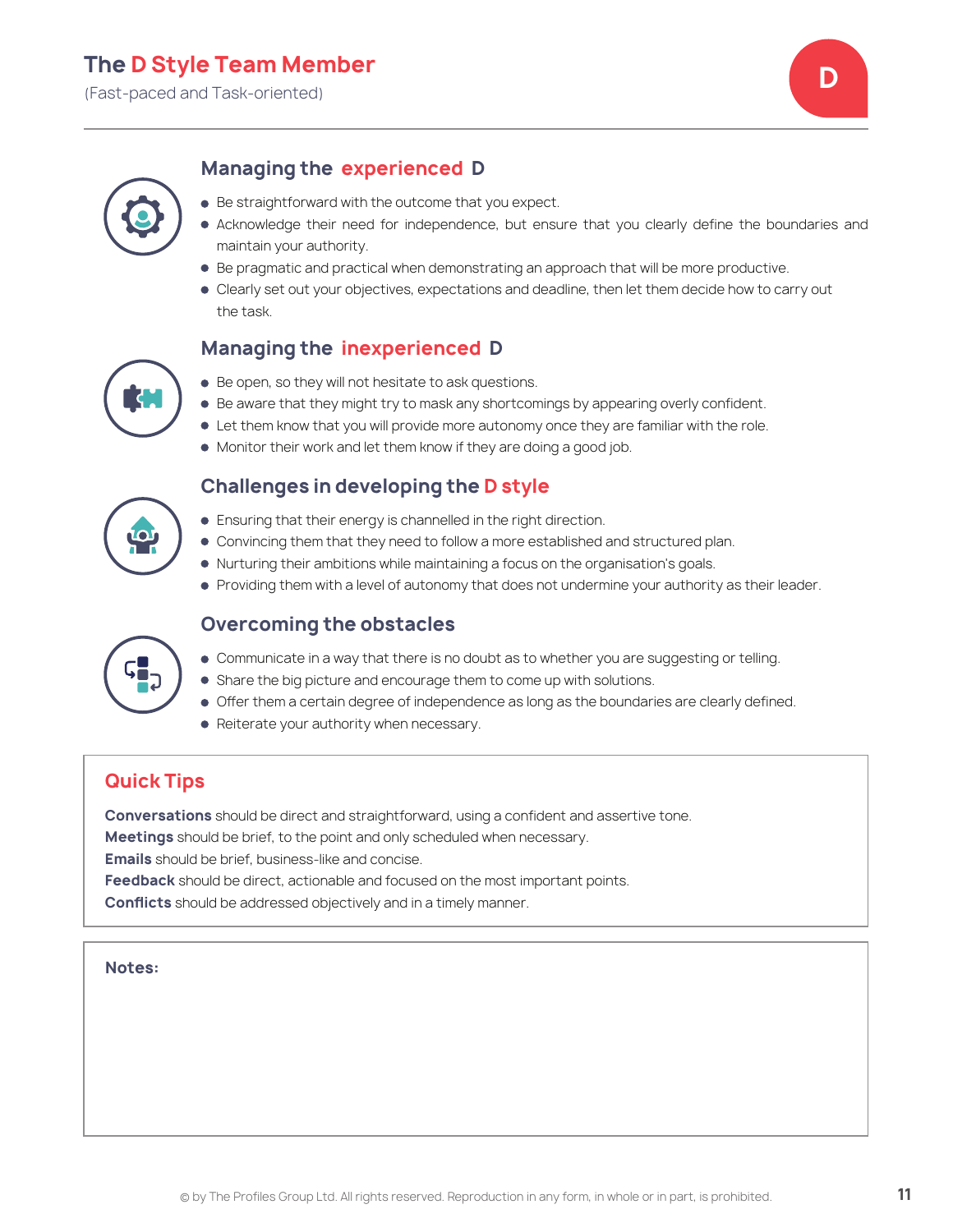## **The DI Style Team Member**

(Fast-paced; and situational between Task-oriented and People-oriented)



### **Bold-Proactive-Dynamic-Persuasive**

### **How do they show up**

Individuals who sit within the Dominance-Influence (DI) style display a blend of behavioural tendencies found in both the Dominance and Influence personality styles. Generally, they will appear agreeable, dynamic, adventurous and bold. These team members usually know what they want; they are determined and have a clear vision of how to achieve their goals in life. Although they are generally dependable, they have the occasional tendency to take uncalculated risks. This can mean they have too much optimism about their ability to accomplish something at the expense of practicality and following tried and tested methods.

DI's are willing to step out of their comfort zone to develop their potential and expand their areas of expertise. They are highly motivated by new adventures and appear high-spirited and full of life in their endeavours. Being so outgoing, they can find it challenging to settle. Also, these team members strive to maintain a balance between their personal and social life. Under pressure, they might come across as self-centred, impulsive, idealistic and unrealistically optimistic.



### **What you will notice**

- They possess an active and fast-paced disposition.
- They seem effortlessly agreeable and able to influence and persuade others.
- Typically show up in situations as dynamic, adventurous and bold.
- Naturally optimistic and become excited by change and the unknown.

### **Things to watch out for**



- They are liable to dominate or try to take control of a conversation or project.
- Tasks being carried out haphazardly because they are overflowing with ideas and have a tendency to shift from one topic to another.
- They can sometimes try to micromanage colleagues, and their sense of urgency may cause undue stress to others.
- Too much focus on the speed of result, possibly sacrificing the quality of work in the process.

| ٥C |
|----|
|    |

- Allow them to present their ideas in a group setting.
- **Give them tasks that offer more freedom to experiment and execute.**
- **Provide a friendly and healthy competition within the team.**
- Give them challenging projects on a tight deadline.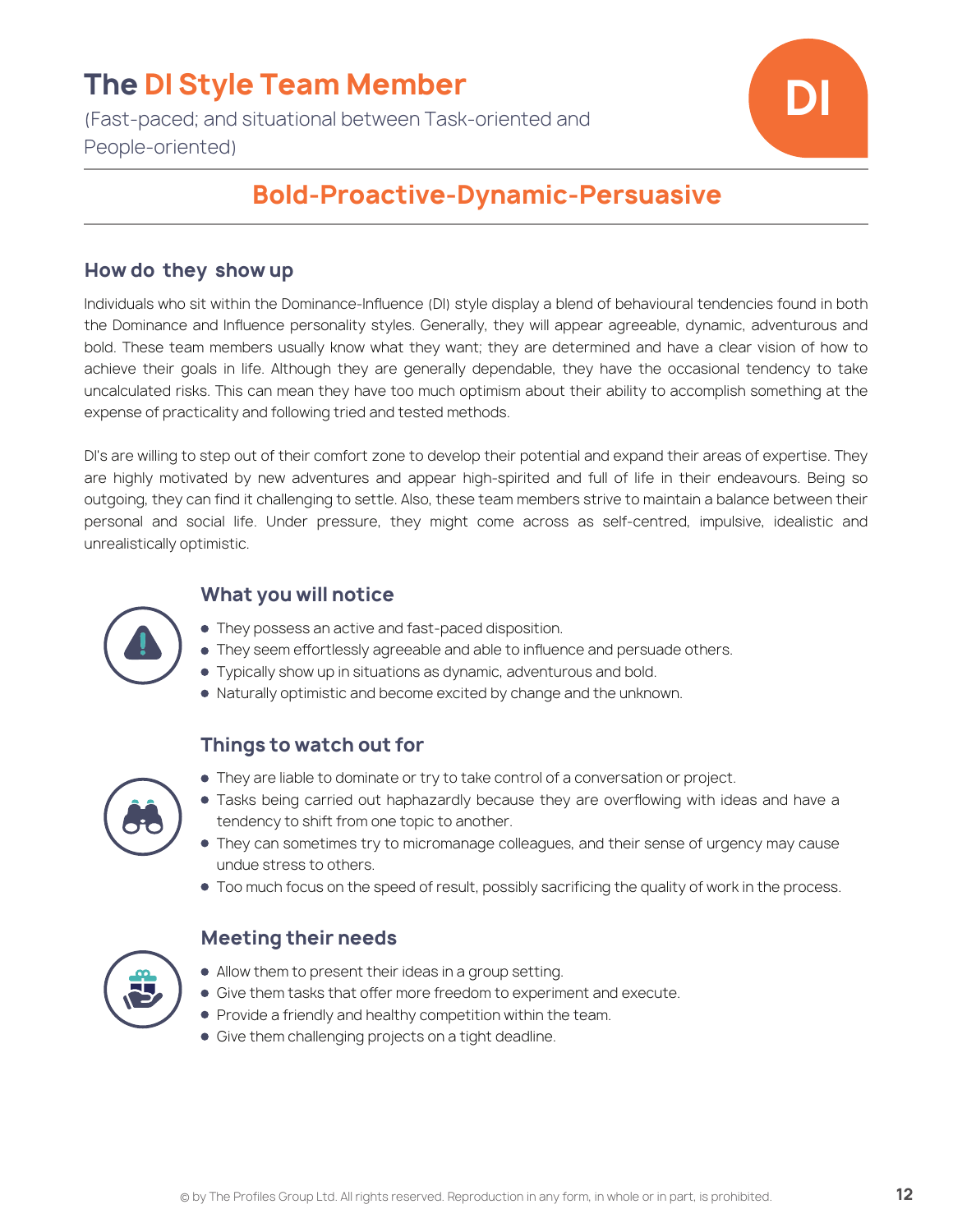

### **Managing the experienced DI**



- Appreciate their willingness to take responsibility by regularly acknowledging their efforts.
- Be mindful of their need for independence and provide them with a certain level of autonomy.
- **Give them more and more challenging tasks.**
- Clearly set out your expectations and be specific about deadlines to ensure that projects are completed in full before they move to a new one.

### **Managing the inexperienced DI**

- Establish an open rapport with them so they will not hesitate to seek help or guidance.
- Monitor their performance and quickly step-in, especially when you observe that they are losing focus.
- Let them know that you will provide more autonomy once they are familiar with the role.
- **Provide constructive criticism, especially when they produce outputs that are of substandard quality.**

### **Challenges in developing the DI style**



- $\bullet$  Too much focus on the result can cause them to miss critical details.
- $\bullet$  Managing their frustration when they feel they are not developing as quickly as they would like.
- **Example 1** Lessening their reliance on charm to persuade and convince others.

### **Overcoming the obstacles**



- Ask them to come up with a realistic plan for every goal that they wish to achieve, including specific timelines.
- Encourage them to break down a project into smaller tasks or milestones before they commence the assignment, and regularly monitor progress.
- Encourage and inspire them to enjoy the phase of development that they are in, savour and learn from it.
- Be firm and let them know that you are serious about your expectations of them.

### **Quick Tips**

**Conversations** should be direct, objective, optimistic and open. **Meetings** can be spontaneous, but to the point, and with a flexible agenda. **Emails** should be relatively concise and include only the most relevant information. **Feedback** should be direct, specific and focused on the most important points. **Conflicts** should be used to find better solutions.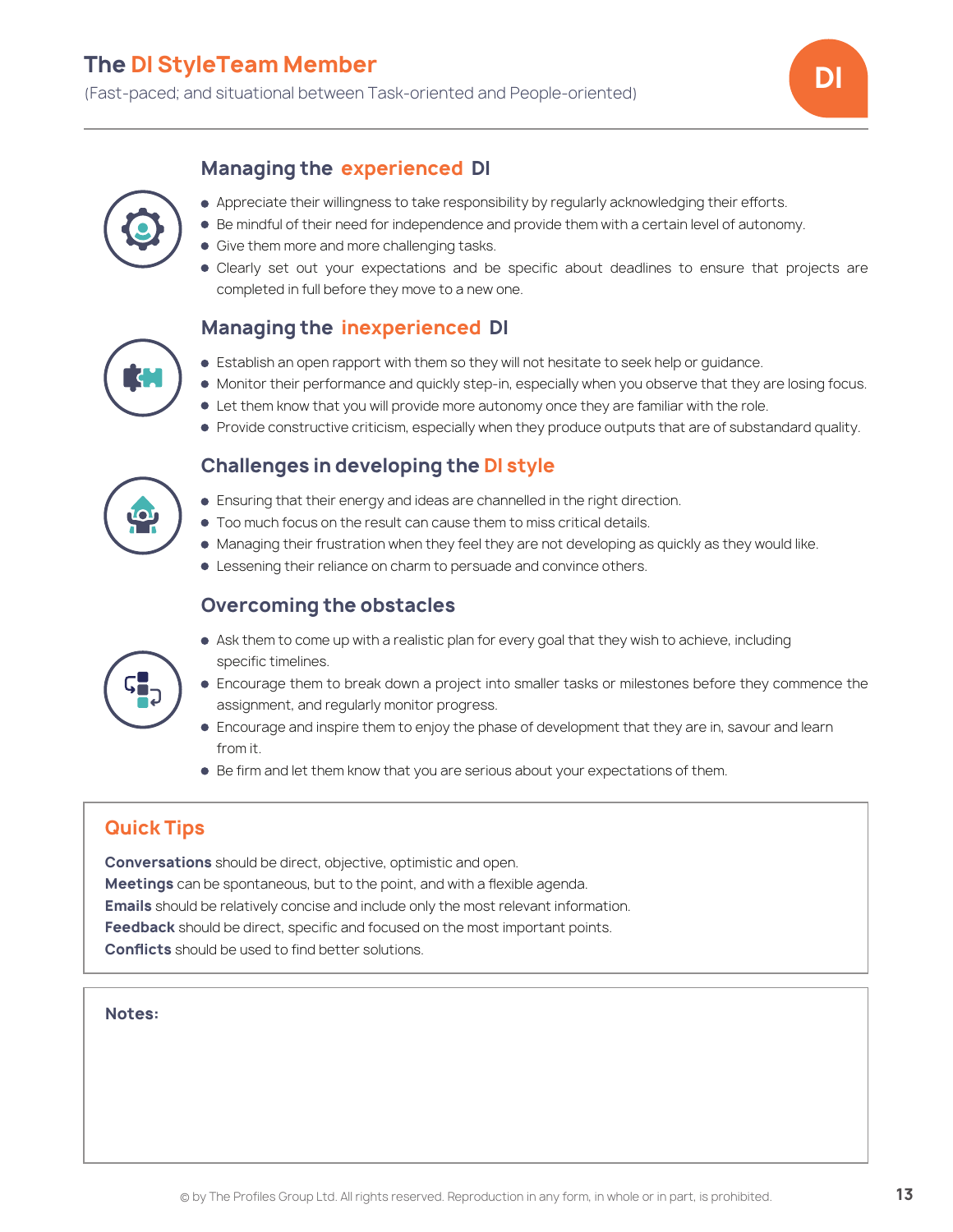### **The I Style Team Member**

(Fast-paced and People-oriented)



### **Inclusive-Creative-Outgoing-Persuasive**

#### **How do they show up**

Individuals who sit within the Influence (I) style are generally considered outgoing, energetic, sociable and enthusiastic. Usually, they are overflowing with optimism. They are vivacious and love to have fun at work. They are good at engaging with others and are confident communicators who are capable of inspiring and persuading those around them. As they are generally expressive, they appreciate it very much when people pay attention and listen to them. They are usually encouraged by praise, social recognition and acceptance to the point that they may fear isolation and rejection. As a result, they can be more concerned with popularity than delivering concrete results. While their enthusiasm enables them to face difficult challenges head-on, being unrealistically optimistic can make them impulsive when dealing with complex situations. Under pressure, they can become disorganised and may lose focus on more critical tasks. When properly controlled, their social and optimistic nature can be their defining asset. They have a sincere interest in the feelings of others, and many of their strengths lie in their ability to connect with people.

### **What you will notice**

- They are naturally confident, outgoing and have high energy levels.
	- They are likely to react positively to whatever situation they find themselves in.
	- $\bullet$  They are naturally open, think out loud & may share their thoughts & feelings effortlessly.
	- Usually, they display excellent communication skills, coupled with a warm approach, that enables them to make a positive impact on those around them.

### **Things to watch out for**

- **Possible misunderstandings, especially when they share their more subjective opinions.**
- Sacrificing quality over quantity.
- A tendency to focus too much on interpersonal relations, rather than completing the task at hand.
- They might struggle to listen, but always want to be heard.

- **Meeting their needs**
- Be interested, not just about the things that they do, but also be curious to know them as a person.
- Introduce variety and fun when possible, and encourage them to come up with creative solutions to the task at hand.
- Acknowledge them publicly for a job well done.
- **Show them that you are open to their new ideas.**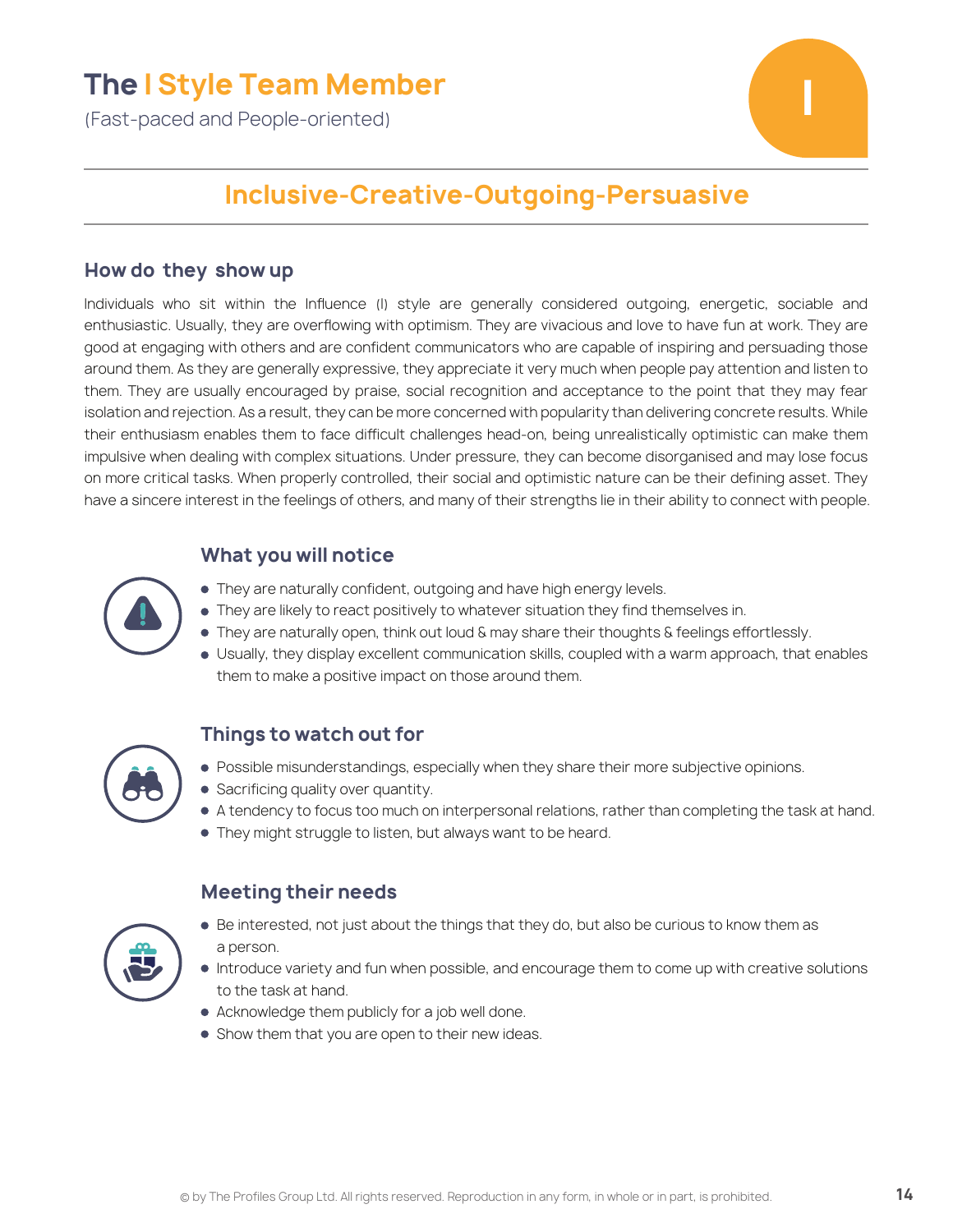(Fast-paced and People-oriented) **I**



### **Managing the experienced I**



#### • Provide them with the opportunity to express themselves in a group setting.

- **Encourage them to keep moving forward.**
- **Recognise their contributions by being vocal about them, especially in front of others.**
- Occasionally monitor progress to ensure they are keeping on the right track.

### **Managing the inexperienced I**

- 
- Regularly monitor progress to ensure that quality standards are being met and the project is on track.
- Allow some time for socialising as a reward once they have finished a difficult task.
- $\bullet$  Make sure that they clearly understand what is required, as they may be hesitant to ask for help and use their enthusiasm to mask a lack of competency.
- Correct them in private and show empathy when offering help.

### **Challenges in developing the I style**

- Too much focus on interpersonal relationships can make them overlook their responsibilities at work.
- $\bullet$  Too much optimism can lead them to take uncalculated risks.
- $\bullet$  Difficulty overcoming subjective feelings can make them irrational.
- Need to develop the capacity to focus and follow-through, especially when it comes to long-term projects.

### **Overcoming the obstacles**



- Assign tasks that balance the need for them to work independently and collaboratively.
- Encourage them to express their reservations about a particular task honestly.
- Guide them to be more objective by reminding them when they appear overly emotional.
- $\bullet$  Ask them to break down tasks into smaller parts and encourage them to reward themselves every time they accomplish a stage.

### **Quick Tips**

**Conversations** should project a casual tone and be full of expressive language. **Meetings** should be carried out in a relaxed atmosphere and with a flexible agenda. **Emails** should be friendly, casual and personal. **Feedback** should be focused on the big picture and delivered with encouragement.

**Conflicts** should be addressed in a balanced, intentional way to avoid unnecessary or unproductive arguing.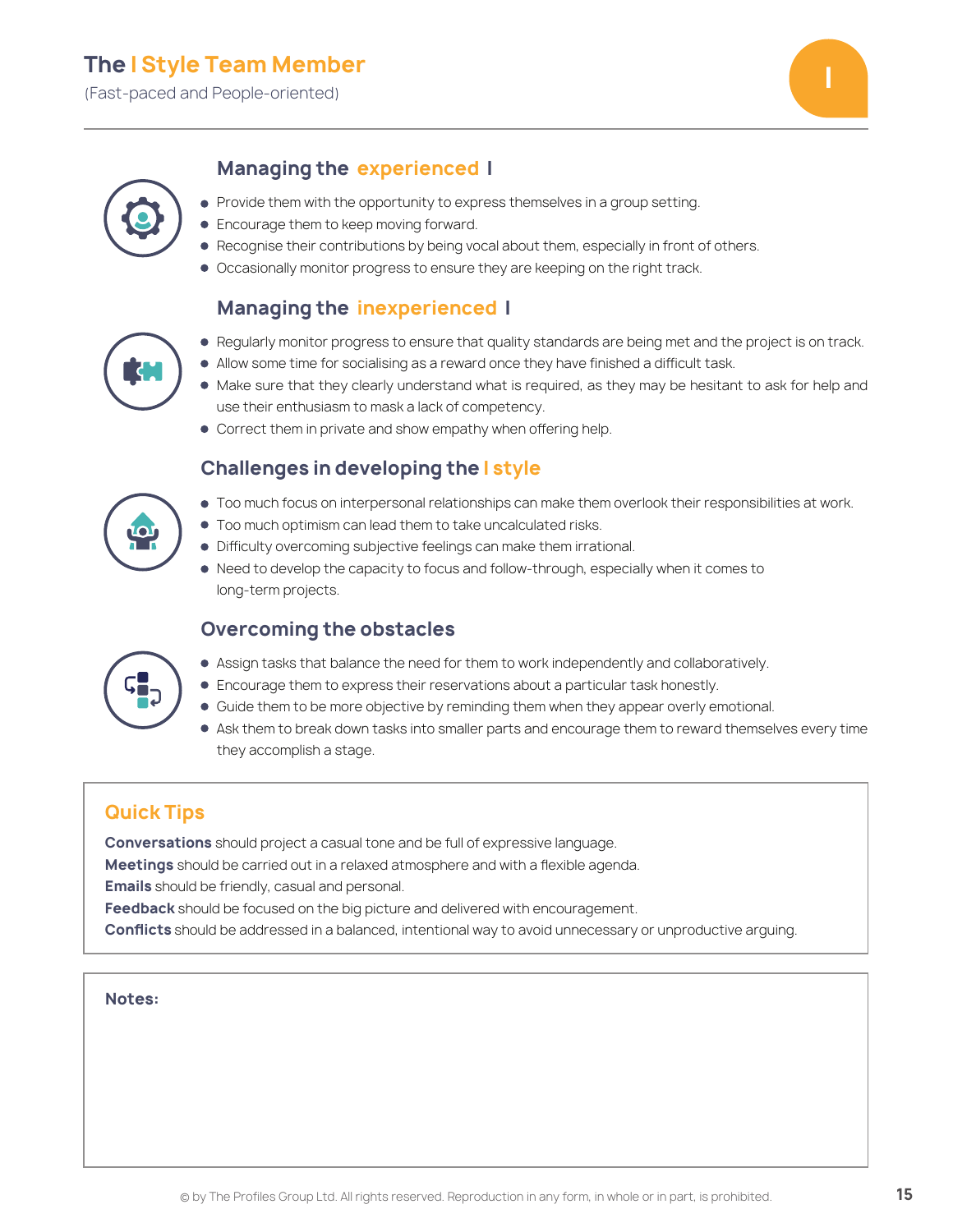# **The IS Style Team Member**

(People-oriented; and situational between Fast-paced or Moderate-paced)



### **Encouraging-Warm-Accommodating-Collaborative**

### **How do they show up**

People who sit within the Influence-Steadiness (IS) style value social interactions and relationships above all else. They will appear trusting, cheerful and have a strong inclination to maintain good relations with others. They are usually good at supporting and encouraging their co-workers and will help ensure the involvement of everyone in a project. Their preference for harmonious relationships may account for their highly perceptive nature towards the feelings and emotions of others. Having a cheerful and friendly disposition, they often bring positive energy and warmth to the people around them. They freely express their ideas and encourage others to open up and share what's on their mind. However, they can sometimes lose their objectivity by becoming too personally involved in a situation. Also, they may not be aware of other people's preferences when communicating and assume that everyone is as open to sharing as they are. They are likely to be most comfortable in a workplace that focuses on collaboration rather than competitiveness.



### **What you will notice**

- They usually take life as it comes and with a light-hearted approach.
- They are, by nature, non-confrontational people.
- **They are naturally calm individuals.**
- They are likely to react positively to whatever situation they find themselves in.

### **Things to watch out for**



- A tendency to take your comments and suggestions personally.
- **Possible misunderstandings, especially when they share their more subjective opinions.**
- A tendency to disguise their honest feelings and opinions to maintain a more harmonious work environment.
- A tendency to overlook the finer details of a task.



- Acknowledge their ability to foster cohesiveness within the team.
- $\bullet$  Recognise their supportive efforts.
- **Seek to maintain a harmonious work environment.**
- Let them know that their presence is needed and appreciated.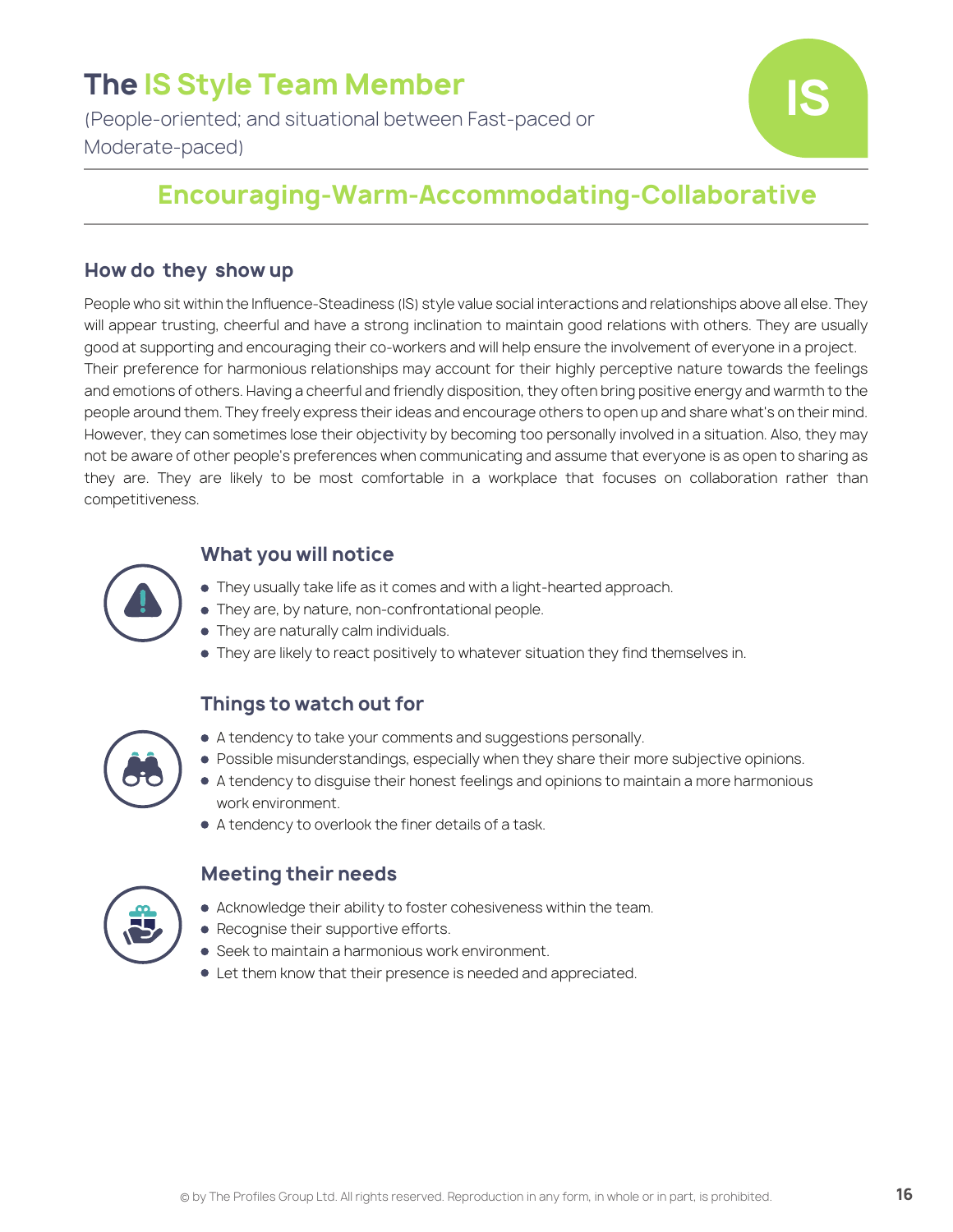### **The IS Style Team Member**

(People-oriented; and situational between Fast-paced or Moderate-paced) **IS**





- Appreciate them for their openness and flexibility in approaching situations.
- **Encourage them to continuously support the team.**
- Carefully provide them with constructive criticism, as they may need it to realistically assess their capabilities.
- **Provide minimum supervision to ensure that they are keeping on the right track.**

### **Managing the inexperienced IS**



- Provide close supervision, especially when you sense they might be too shy to express that they don't understand something.
- **Provide equal opportunities for them to carry out certain tasks independently and some in collaboration** with others.
- $\bullet$  Double-check for understanding to ensure that they know what the process entails.
- **Provide them with both positive & negative feedback in a relaxed and non-threatening manner.**

### **Challenges in developing the IS style**



- $\bullet$  They may have difficulty in expressing any negative feelings.
- $\bullet$  They might have difficulty saying "no" and take on more work than they are capable of handling.
- Overly sensitive and may consider negative feedback as a destructive force rather than an opportunity to learn and develop.
- $\bullet$  Making promises that they cannot keep.

### **Overcoming the obstacles**



- Remind them that expressing negative emotions is part of being human.
- Let them know that saying "no" to unreasonable requests does not make them less competent.
- **Encourage them to pay more attention to their limitations because addressing these is the best way** to improve.
- **Encourage them to be more realistic with their commitments, rather than giving others false hope.**

### **Quick Tips**

**Conversations** should be considerate of how they are feeling and should contain plenty of emotional expressions. **Meetings** should be carried out in a relaxed atmosphere.

**Emails** should be friendly, casual and personal.

**Feedback** should be carefully and thoroughly explained and delivered with encouragement.

**Conflicts** should be approached with patience and thorough contemplation to prevent further disagreements.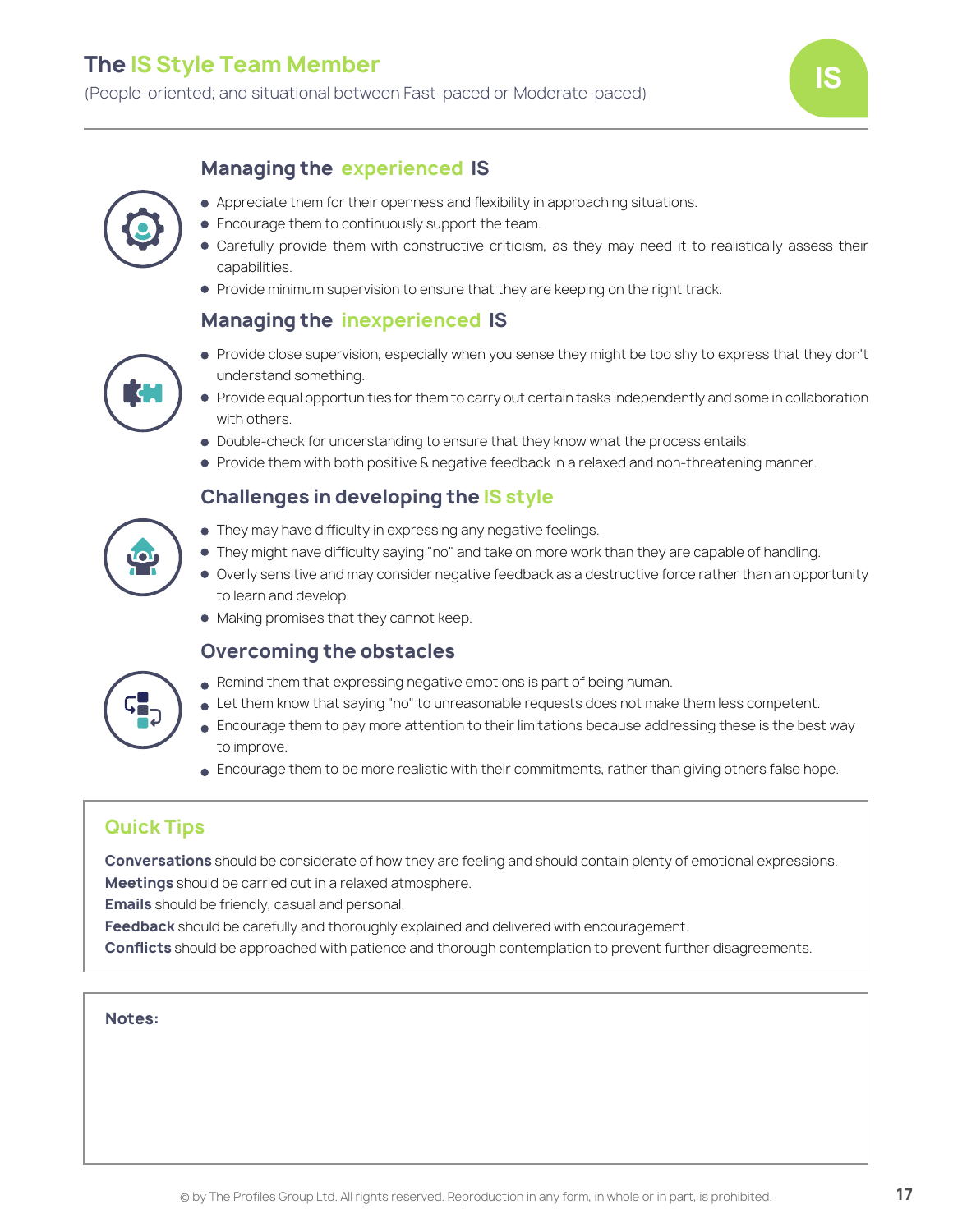## **The S Style Team Member**

(Moderate-paced and People-oriented)



### **Patient-Reassuring-Tolerant-Methodical**

#### **How do they show up**

Individuals who sit within the Steadiness (S) category are known for being calm, tolerant and easy-going. They are naturally warm people who look for similarly supportive, consistent and loyal traits in their relationships. They place great value on stability and security. As such, they are generally content with what they know and can be reluctant to change. They are reliable, dependable and compliant towards authority. They show loyalty to others and are excellent team players. They are supportive of others' ideas, even if it differs from their own. Any abrupt or unexpected changes in the workplace can be uncomfortable for them. However, if change is inevitable, they will try their best to adapt, although it might be a gradual process. They may find it difficult to say no to others and tend to conform to avoid conflicts.

Much of their strength lies in their people skills, and they are known for being sympathetic to others' perspectives, as well as having strong, active listening abilities.



### **What you will notice?**

- They are naturally calm individuals.
- **They listen patiently to the needs and requests of others.**
- They usually think things through before responding and are naturally patient with people.
- They are inclined to be optimistic and gentle in their approach to situations and other people.



#### **Things to watch out for…**

- Delaying decisions or a lack of action
- Not being direct when having to communicate negative information.
- They take constructive criticism too personally and dwell on it.
- Allowing small problems to grow before addressing them.



- Let them know that they were given more responsibility because they are trustworthy and dependable.
- $\bullet$  Recognise and acknowledge their supportive efforts.
- **Seek to maintain order and provide a supportive environment at work.**
- Acknowledge them for being a good team player.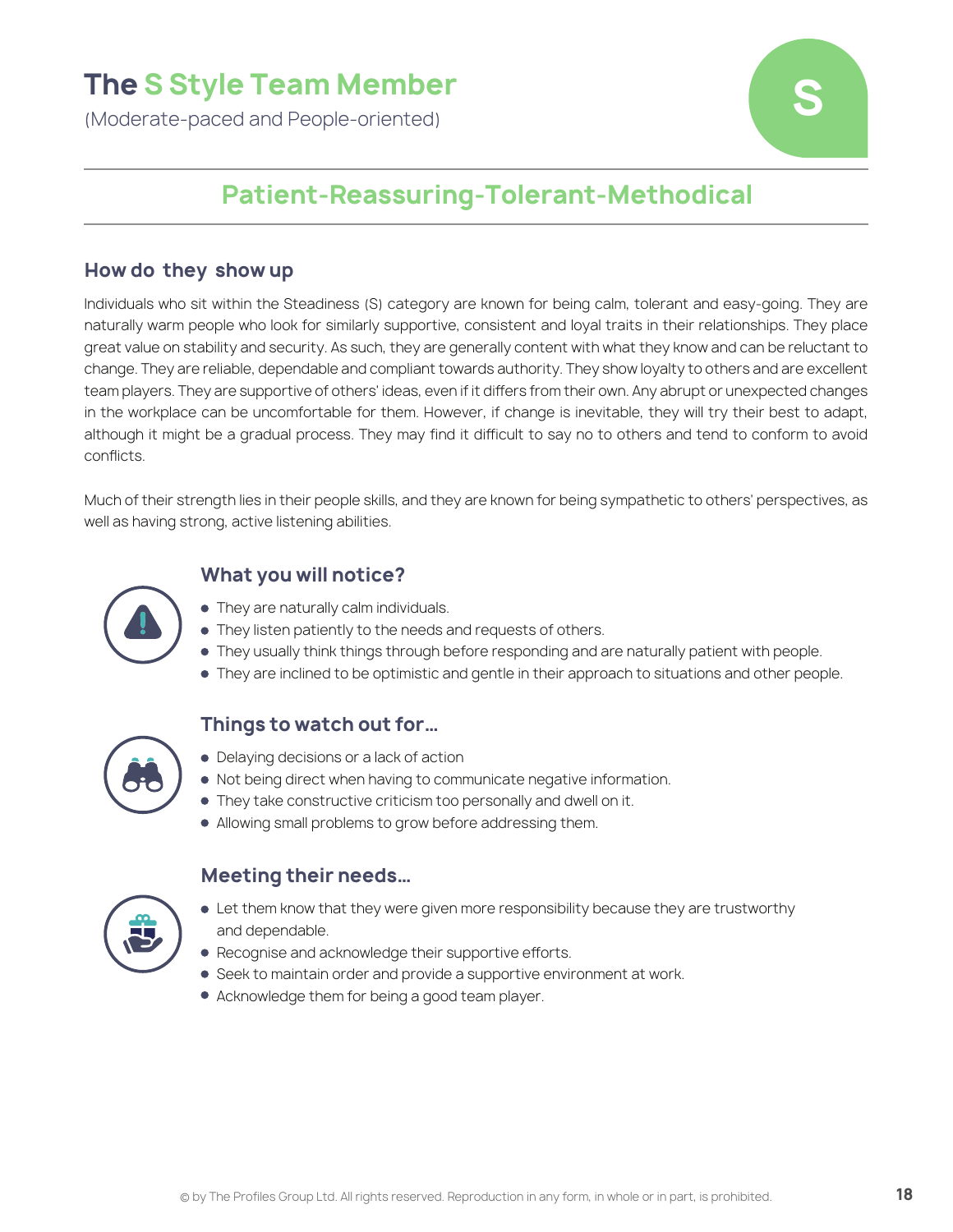(Moderate-paced and People-oriented) **S**

### **Managing the experienced S**



- Appreciate them for being productive and dependable.
- Provide constructive criticism, but do so with the sole intention to help them improve performance.
- Let them know that their support and encouragement is needed by the team.
- Carefully introduce change and show them how much you trust them to cope with it.

### **Managing the inexperienced S**

- 
- Take time to clearly explain why change needs to be introduced, and give them ample time to prepare for it.
- Always speak with empathy, be it a piece of good or bad news, as these team members may conceal their sensitivity.
- Help them find ways to break down tasks and keep things in order as much as possible.
- **Provide close supervision in a friendly and encouraging manner.**

### **Challenges in developing the S style**

- Being resistant to change, especially when it is announced at short notice.
- Go out of their way to please others, even if it is to their detriment.
- They can hold a grudge, which they will try to hide, even if the issue has been resolved.
- $\bullet$  Have difficulty in saying no and establishing priorities.

### **Overcoming the obstacles**



- Slowly introduce them to change and give them enough time to adjust.
- Remind them that saying "no" to unreasonable requests does not make them less of a team player and they should make sure to prioritise their own welfare.
- Encourage them to open up about their concerns and help them resolve any issues so that they can move forward.
- Encourage them to be more realistic with their commitments.

### **Quick Tips**

**Conversations** should be considerate, calm and with a warm tone.

**Meetings** should be carried out in a relaxed manner, with a prepared agenda.

**Emails** should be warm, sincere and expressive.

**Feedback** should be thoughtfully explained and delivered with empathy.

**Conflicts** should be handled with care considering this style's vulnerability & tendency to take things personally.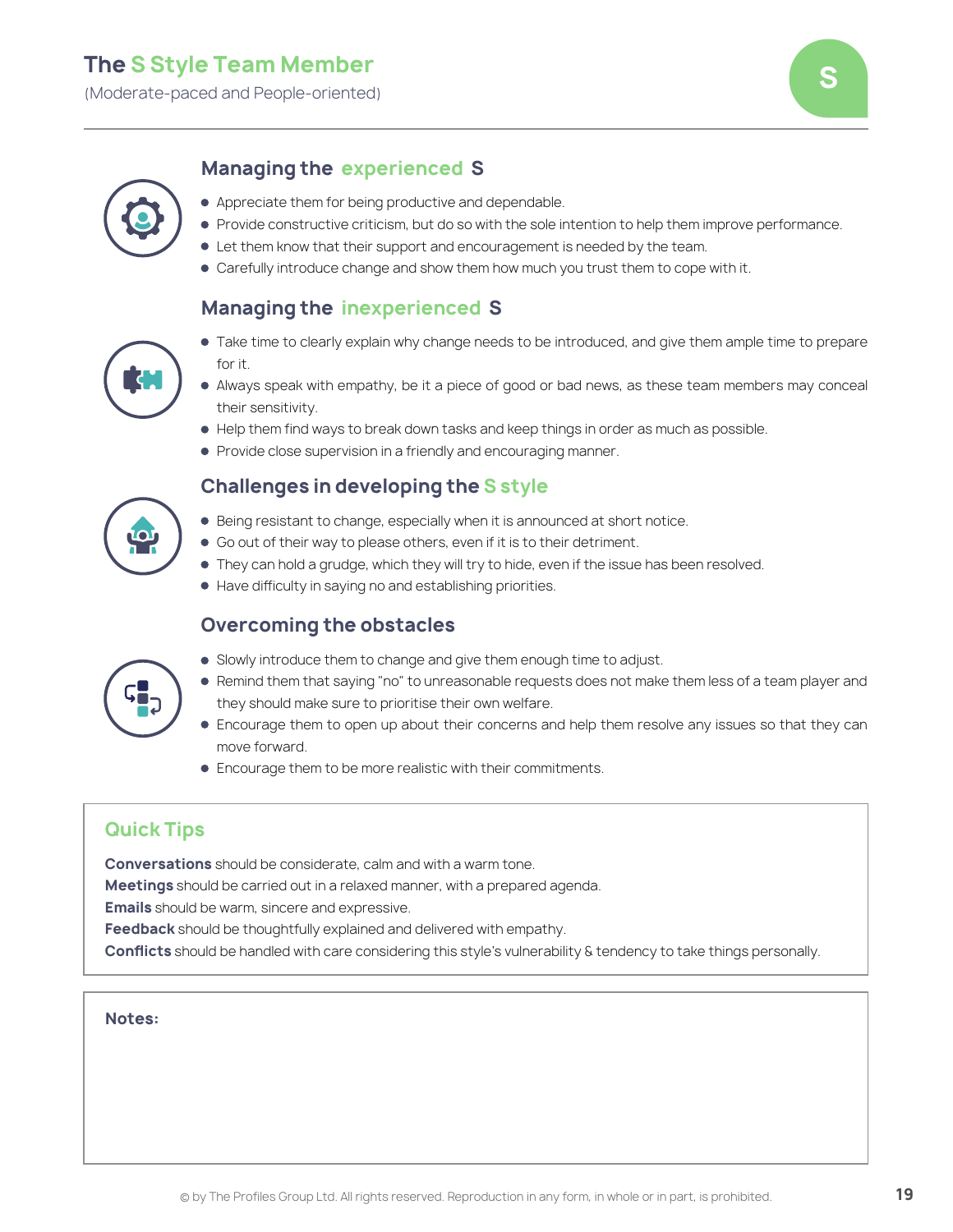## **The SC Style Team Member**

(Moderate-paced; and situational between People-oriented and Task-oriented)



### **Stabilising-Reserved-Consistent-Cautious**

### **How do they show up**

Individuals who sit within the Steadiness-Compliance (SC) style are generally known for their calm disposition and exceptional adherence to accuracy and consistency. They usually display an abundance of self-control and patience, whether dealing with people or completing a complex task. They exhibit a cautious nature which may account for their tendency to be meticulous over detail, thoroughly weighing up the options and maximising the time allocated to making decisions. They maintain their composure when faced with challenging tasks but may find it challenging to provide prompt responses, especially when it comes to abrupt or unfamiliar changes in a situation. They prefer carrying out tasks in a systematic manner and also adhere to the standards they set for themselves and others. They are the kind of person who does not stop working until a task is completed. Also, they may prefer to work behind the scenes or let others take control. They tend to be humble and sensitive towards others by nature.

### **What you will notice**

- Tend to be calm, patient and respectful in their interactions with others.
- Naturally inclined to be careful and methodical.
- They are usually patient and soft-spoken when expressing themselves.
- They demonstrate high levels of self-control and can be counted on to ignore distractions.

### **Things to watch out for**



- Points of disagreements with others about the pace of approach toward completing a task or making a decision.
- A tendency to avoid engaging with colleagues they feel are too direct or confrontational.
- This team member can be misunderstood as being slow and lax when they are just trying to be deliberate.
- **Being overly cautious and meticulous, resulting in a delay to work outputs.**

- Appreciate and acknowledge them for their supportive and humble attitude.
- **Offer them challenging tasks with a reasonable time-frame for completion.**
- Seek to maintain order and provide a supportive environment at work.
- Acknowledge their thoroughness and accuracy when they complete a task.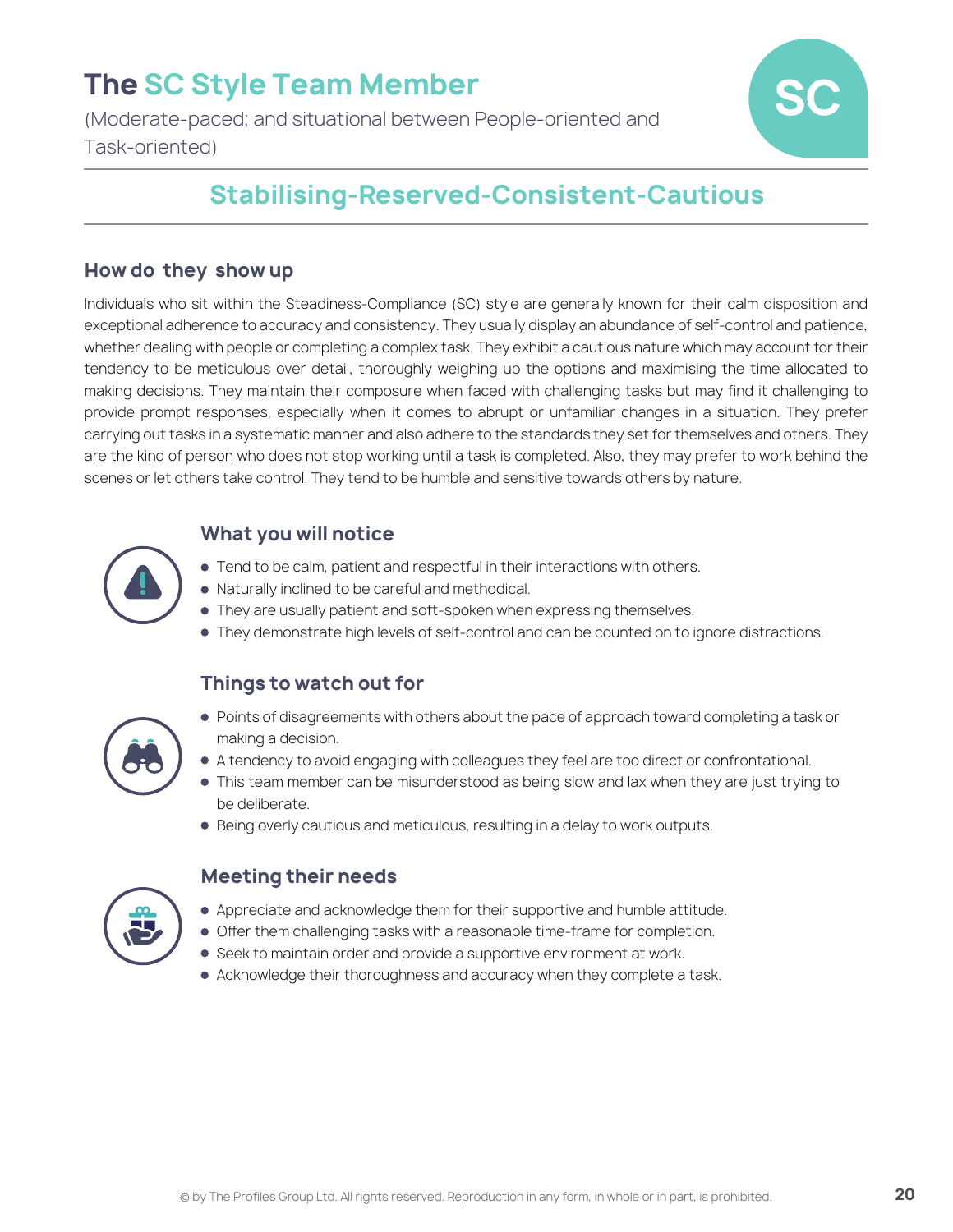

### **Managing the experienced SC**



- Give them tasks that require careful and thorough analysis, and set mutually agreeable timescales for completion.
- Let them know that you trust them when it comes to consistency and accuracy.
- Instructions and general coordination through email would be preferable than continually asking for face-to-face meetings.
- Appreciate their natural tendency to oppose change but always ask them to explain the reasons behind any reservations.

### **Managing the inexperienced SC**



- $\bullet$  Introduce a process that they can follow and check for understanding of a task.
- **Set realistic deadlines with them and monitor their progress to ensure they are productive.**
- Recognise and acknowledge their patience and humility, especially when the task is complicated, and you need to maintain their motivation.

### **Challenges in developing the SC style**

- They may be challenged to move beyond their comfort zone.
- More likely to deliberate on their options than to act on them.
- Can allow others to take control of a situation.
- $\bullet$  They can be dismissive of people who do not comply with processes and standards.

### **Overcoming the obstacles**



- Give them tasks that they are unfamiliar with, so they develop skills aside from the ones they already know.
- Provide them with the details of the task and make sure to set specific deadlines.
- Encourage them to be more assertive and acknowledge every time they speak their mind or offer an opinion.
- Encourage them to be more open and try to see the perspectives of others.

### **Quick Tips**

**Conversations** should be deliberate, calm and with lots of questions to encourage them to open up.

**Meetings** should be officially scheduled with an organised agenda.

**Emails** should be factual and structured.

**Feedback** should be detailed and come with recommendations.

**Conflicts** should be handled with caution and must be used to solve pressing problems.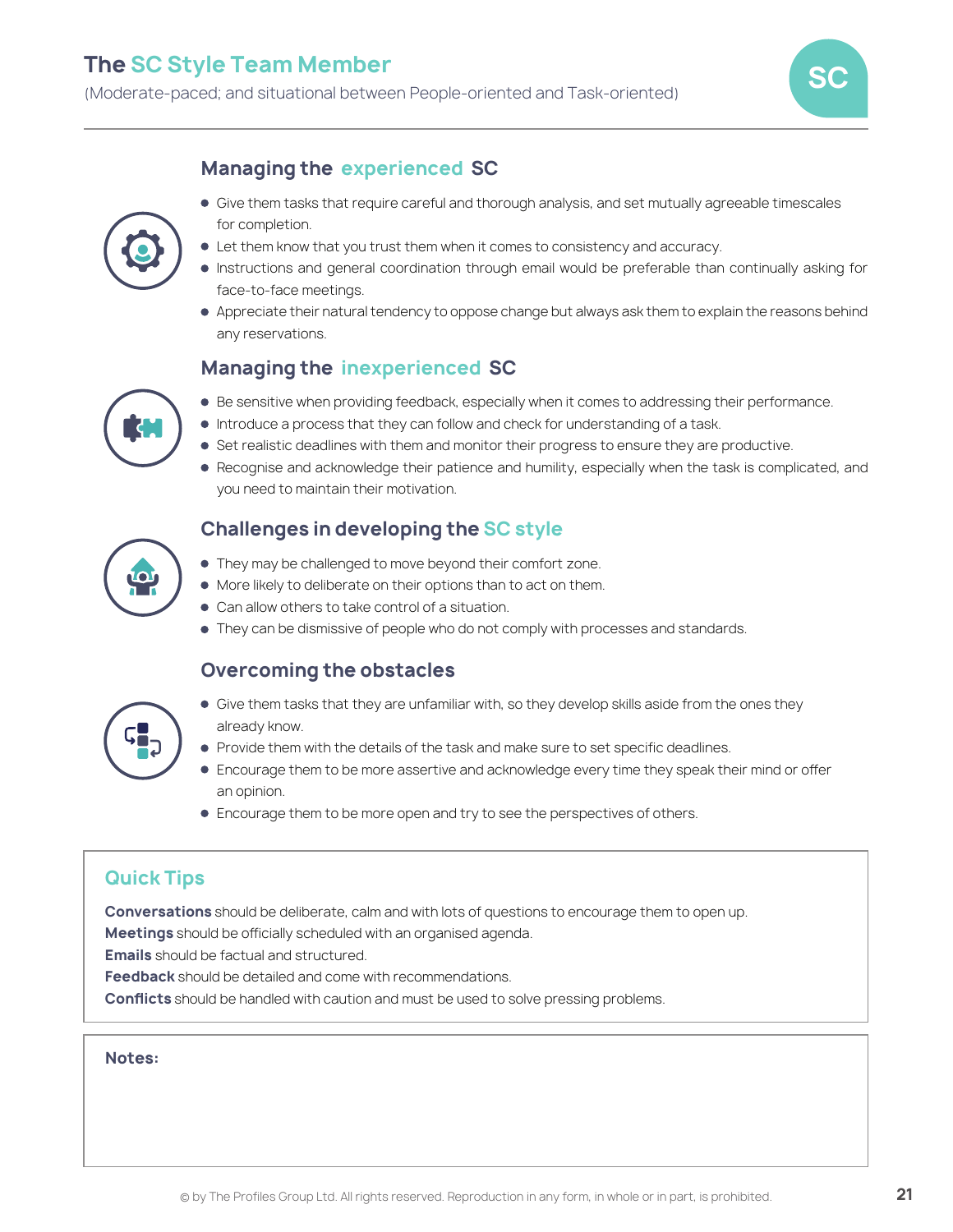### **The C Style Team Member**

(Moderate-paced and Task-oriented)



### **Accurate-Analytical-Structured-Purposeful**

#### **How do they show up**

Individuals who sit within the Compliance (C) category are considered to be the most analytical and reserved, in comparison to the other styles. They gravitate towards process, structure and rules. They are conscientious when dealing with tasks and are often perfectionists. Typically, they will spend a considerable amount of time analysing data before arriving at a decision. They are more task-oriented than people-oriented. Meticulous by nature, it's natural for them to strive for high-quality output in any task they undertake. They are logical and rely on facts; therefore, any opinion based on gut feel or emotions is questionable for them. They are likely to thrive in an environment that provides time to be alone and study. If they can avoid group work, they would likely do so, as this improves their productivity. They do have the propensity to set unrealistic expectations for themselves and other people and can be hard to please. They can also be overly critical, especially when under pressure. It would also help them hugely if they could improve their social skills.

### **What you will notice**



- They prefer to pay attention to one task at a time and can maintain focus until it is accomplished.
- They are likely to ask a lot of questions and tend to be concerned with facts, figures, and accuracy
- They prefer solitary activities and are likely to guard their privacy.

### **Things to watch out for**



- Taking too much time gathering information and overcomplicating solutions to simple problems.
- $\bullet$  They are likely to be even more reserved in groups and may take a long time before they build enough trust to open up.
- Questioning decisions that they feel are based on insufficient information.
- Avoiding or resisting people who do not use a systematic approach to work.



- Acknowledge their concern for obtaining quality results.
- Offer a safe working environment where they are encouraged to point out any inefficiencies or flaws that they observe.
- **Give them the time they need to work on complicated projects.**
- Offer them clearly defined assignments that require a thorough analysis of data to solve problems.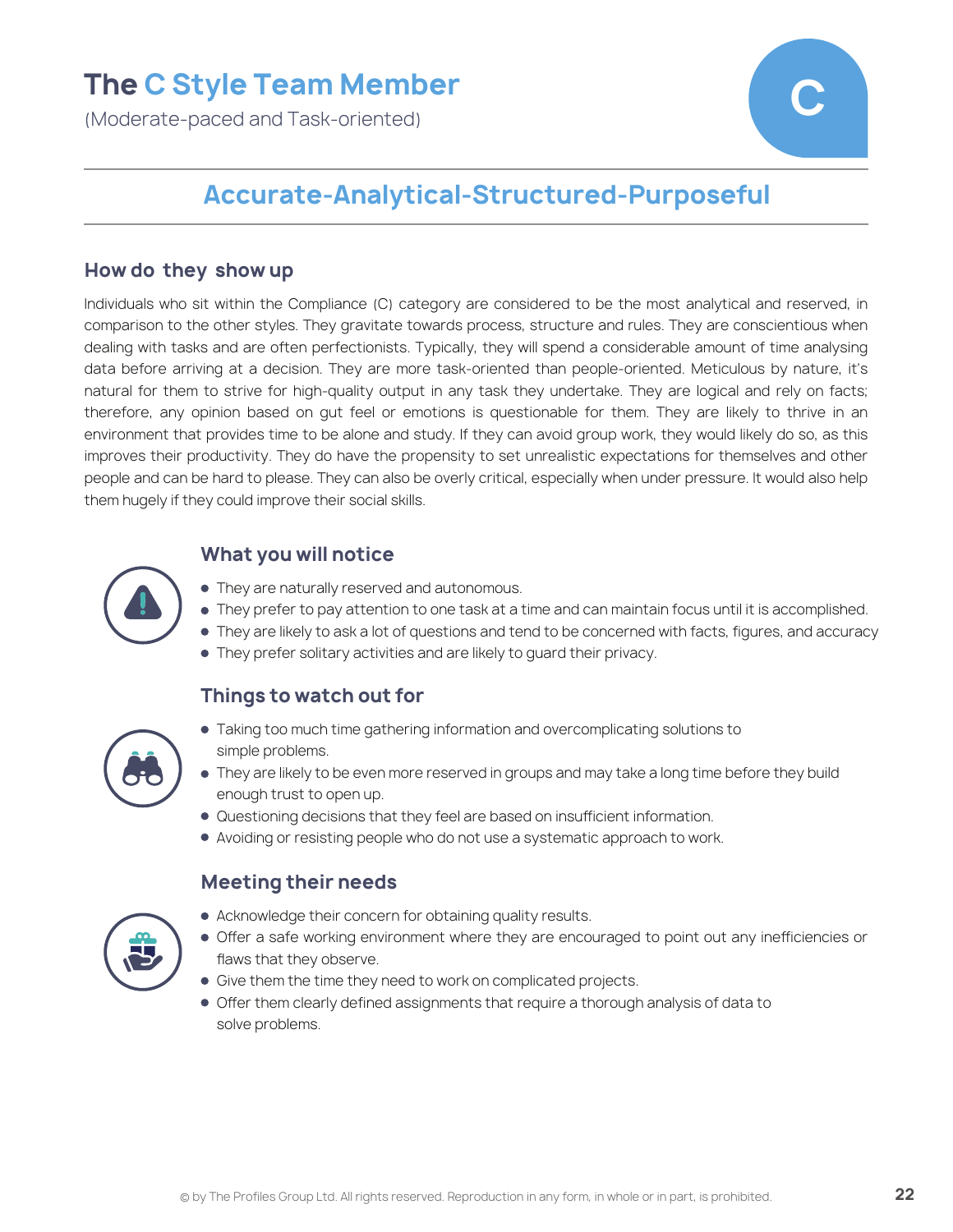(Moderate-paced and Task-oriented) **C**



### **Managing the experienced C**



- Allow them more autonomy, but make sure to set clear objectives and deadlines.
- Check once in a while just to see if they need more quidance, and to ensure progress is being maintained.
- Let them know that you value their contribution by listening without interruption, especially when they are explaining the details of the work being carried out.
- Allow them to participate in solving complex problems.

### **Managing the inexperienced C**



- Guide them to achieve high-quality results without compromising the deadlines that you have set.
- **Communicate with clarity and in a concise manner.**
- Closely supervise to ensure that their work is not impeded by insufficient resources or lack of data.
- Refrain from obliging them to collaborate with others, unless it is crucial to the project.

### **Challenges in developing the C style**

- They can seek a perfect solution instead of a workable solution.
- Takes a lot of time in gathering information and assessing situations.
- $\bullet$  Overcomplicating solutions to simple problems.
- A tendency to criticise themselves and others, especially when their standards are not met.

### **Overcoming the obstacles**



- Encourage them to offer workable solutions that can be improved upon or are more realistic to the situation at hand.
- **Specify the task and let them decide how to go about it, but make sure to give them deadlines.**
- $\bullet$  Remind them to be practical, especially when offering solutions.
- Encourage them to be more open and try to see the perspectives of others.

### **Quick Tips**

**Conversations** should be carried out in a formal and business-like manner. Ask objective questions and provide rational answers.

**Meetings** should be officially scheduled with an organised and managed agenda.

**Emails** should be factual, comprehensive and well-defined.

**Feedback** should be precise, thorough and presented in a logical manner.

**Conflicts** should be viewed objectively to bring essential maters to the surface.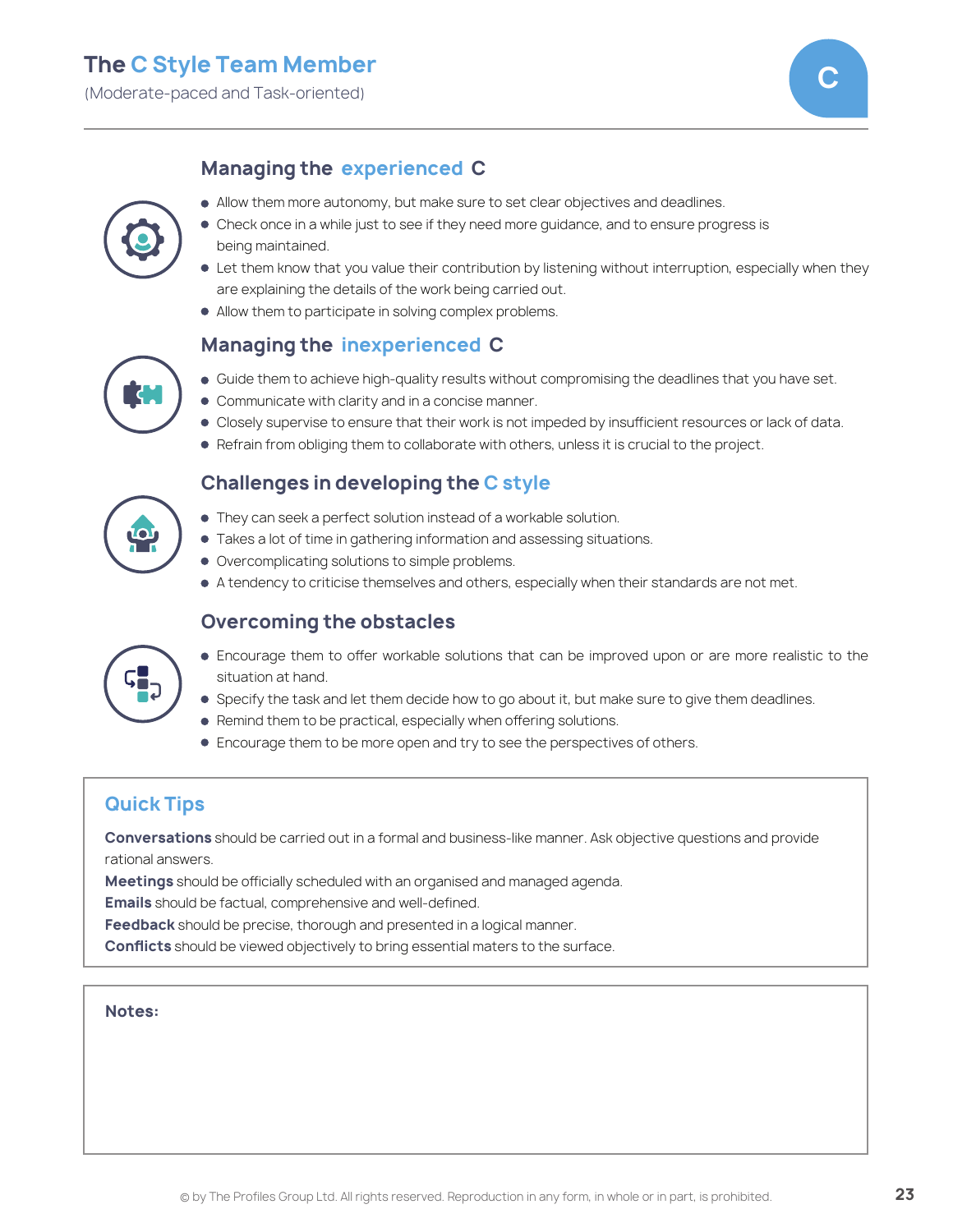### **The CD Style Team Member**

(Task-oriented; and situational between Fast-paced and Moderate-paced)



### **Sceptical - Determined - Forceful - Analytical**

### **How do they show up**

Individuals whose personality blend sits within the Compliance-Dominance (CD) style are self-motivated, efficient, and accurate. They are often described as critical thinkers, and logic appeals more to them than relationships. As such, they may come across as unemotional and are unlikely to discuss personal matters in the workplace. They are focused on the task at hand and can analyse data quickly. They are highly dependable, can envision a clear goal, and have a critical mind when evaluating information. They have clear goals in mind and are dedicated to working towards the accomplishment of their objectives. They can be blunt and assertive, and will not hesitate to correct others for the sake of accuracy and precision. When communicating with others, they tend to be brief and with the emphasis on work-related matters. On occasion, they can be overly opinionated and sceptical, and they may be highly critical of people who do not meet their expectations.

### **What you will notice**

- They are likely to have a commanding and self-confident approach when communicating with other people
- They are assertive and will not hesitate to raise questions or ask for clarification.
- They seek autonomy, authority and decision-making power.
- They are by nature, conscientious.

### **Things to watch out for**



- They may find it challenging to collaborate with others on a project, especially if it is long-term.
- $\bullet$  They may be overly critical of others ideas and too absorbed by their own perspectives.
- They may challenge your authority especially if you cannot provide factual and accurate data to support your position.
- They may feel discouraged if they perceive they are not being heard or taken seriously.



- Allow them to take the lead in the group from time to time, but ensure that the boundaries are clearly established.
- Offer an environment where they are encouraged to point out any inefficiencies or flaws that they observe.
- **Give them tasks that will allow them to work independently.**
- **Praise them for their accuracy and precision when they complete an assignment.**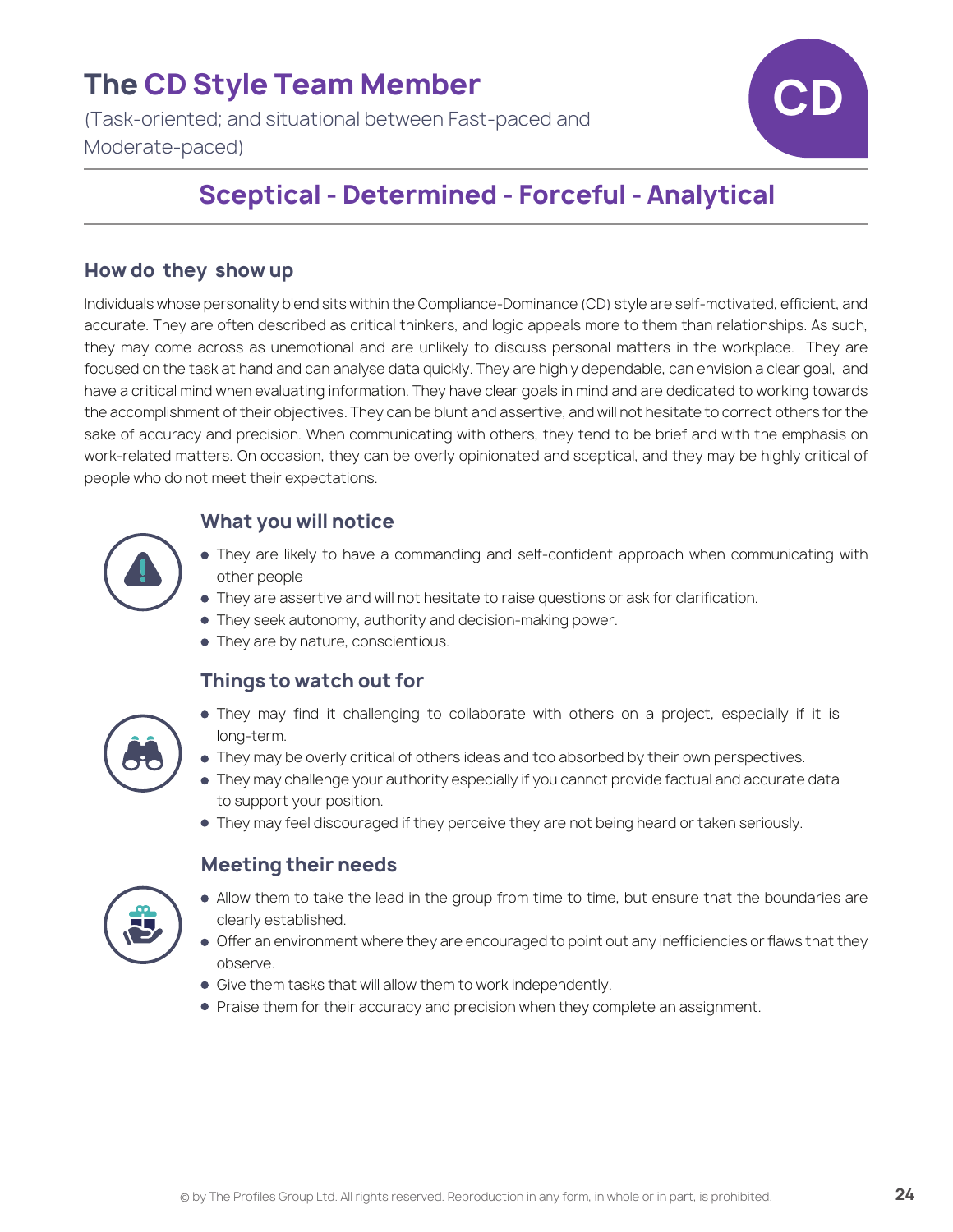

### **Managing the experienced CD**



- **Clearly set out your expectations and then let them decide how to carry out the task.**
- Check once in a while to see if they need more guidance, and to ensure progress is being maintained.
	- Do not take their comments personally and look at them as a way to improve the quality of the work being done.
	- **Encourage them to collaborate more by emphasising the relevance of their ideas to the group ideas.**

### **Managing the inexperienced CD**

- **Guide them to achieve high-quality results by being clear about your expectations.**
- 
- Encourage them to collaborate with others on occasion to improve their knowledge and develop their social skills.
- Closely supervise to ensure that their work is not impeded by insufficient resources or lack of data.
- Assign tasks that are realistic to their skillset and set reasonable deadlines.

### **Challenges in developing the CD syle**

- $\bullet$  Appearing cold and detached when required to collaborate on group assignments.
- Deciding to make sudden changes and causing disruption to the work of others.
- A tendency to become frustrated with themselves if their standards are not met.
- A tendency to become overly critical when they feel the performance of others is substandard.

### **Overcoming the obstacles**

- Encourage them to speak up more when collaborating with others, emphasising the benefits of sharing their knowledge and skills with the group.
- Encourage them to think through the potential consequences and impact on colleagues before taking unilateral action.
- Remind them to be patient and enjoy the process of developing new skills.
- Encourage them to be more helpful and non-judgmental whenever they see a co-worker experiencing problems or challenges.

### **Quick Tips**

**Conversations** should be calm, straightforward and objective. Refrain from making unwarranted statements or claims. **Meetings** should be carried out in moderation, officially scheduled and with an organised agenda.

**Emails** should be factual, comprehensive and business-like.

**Feedback** should be delivered objectively, logically and in a straightforward manner.

**Conflicts** should be handled in a reasonable, objective and polite manner.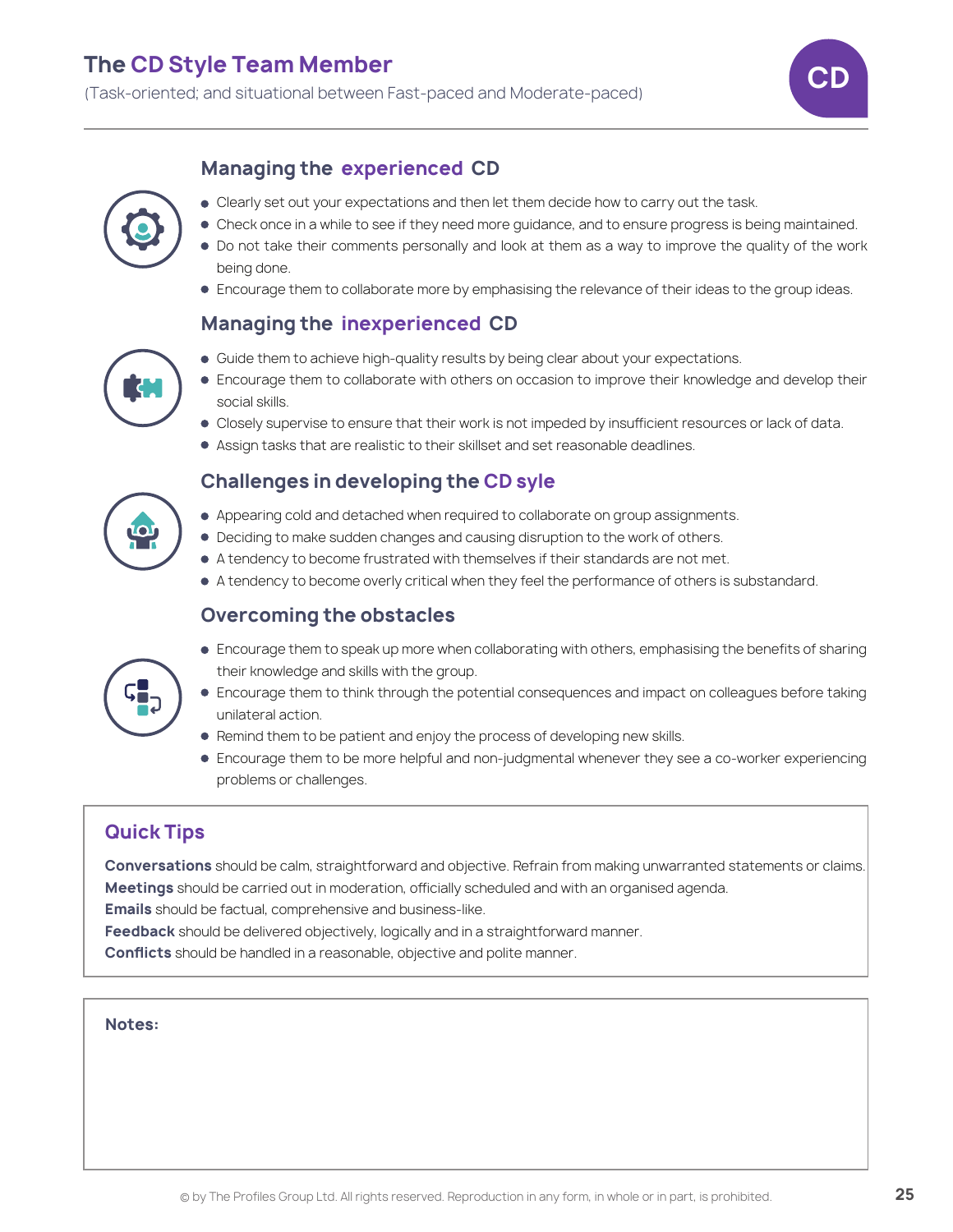**Action Plan** 

**Sascha**, we are now at the concluding part of your report and it's time for you to make a plan of action towards becoming an even better leader of people. Leadership is without doubt a learned skill. Different problems call for different solutions and being aware of which leadership approach is best for the situation makes for a better and more effective leader. Emerging as a more effective leader now rests on your ability to develop a broader range of behaviours to unlock the potential of your people.

What follows are a number of suggestions to help you on your way. This is not an exhaustive agenda and we encourage you to add to the list of behaviours that you would like to improve. If you feel that you are ready to commit to this step, just put a check (/) mark within the box, under the column "action". However, if you feel that you need more time to consider and reflect, put a check (/) mark within the box, under the column "reflect".

| <b>ACTION</b> | <b>REFLECT</b> |                                                                                                                                                                                              |
|---------------|----------------|----------------------------------------------------------------------------------------------------------------------------------------------------------------------------------------------|
|               |                | 1. Ensure that you are giving everyone in the team enough chance<br>to participate & be recognised. If not, commit to acknowledging<br>people's ideas and achievements publicly.             |
|               |                | 2. Check that you are not overloading your team with too many<br>ideas, and commit to being more deliberate, especially when it<br>comes to those who require a more structured environment. |
|               |                | 3. Try to be more logical when presenting a new project, process<br>or concept to your team.                                                                                                 |
|               |                | 4. Commit to following through on details, especially when it<br>comes to working on long-term projects.                                                                                     |
|               |                | 5. Be mindful of how your words and actions can impact others,<br>and commit to being more aware of the needs of your<br>team members.                                                       |
|               |                | $6.$ $\overline{\phantom{a}}$                                                                                                                                                                |
|               |                |                                                                                                                                                                                              |